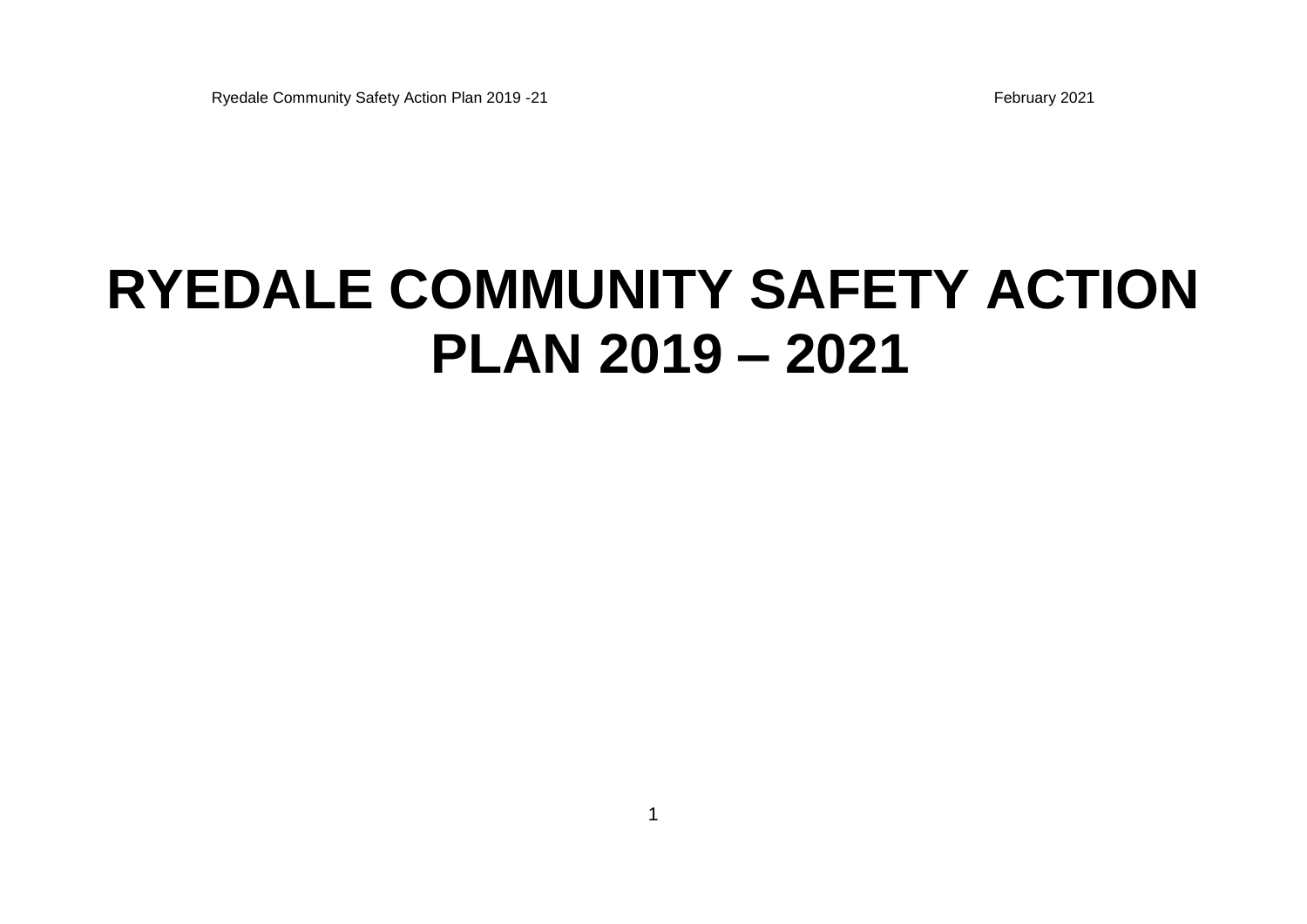Version control:

| Version   | Action                                  | Date       |
|-----------|-----------------------------------------|------------|
| Version 1 | Original action 2018/19                 | 19.05.30   |
| Version 2 | Update 2019/20Merge of KR & AH Actions. | 2018.02.20 |
|           | Header changes. Lead name changes to    |            |
|           | <b>MW</b>                               |            |
| Version 3 | Up-dated 2019-20 Merge of KR, AH & JM   | 20.02.20   |
| Version 4 | Up-dated 2019-20 Merge of KR, AH, JM,   | 28.02.20   |
|           | ML                                      |            |
| Version 5 | Up-dated 2019/20 Merge of KR, AH, JM,   | 06.03.20   |
|           | ML, RH                                  |            |
|           | Up-dated 2019/20 of KR, AH, JM, ML RH,  | 10.03.20   |
| Version 6 | <b>MD</b>                               |            |
|           | Up-dated 2021 AJ                        | 12.02.21   |
| Version 7 | Road Safety Section updated by BS from  |            |
|           | minutes of the last meeting Nov 2020    |            |
|           | Up-dated 2021 B                         |            |
|           | Up-dated 2021 JM                        |            |
|           | Up-dated 2021 SW                        | 16.02.21   |
| Version 8 | Up-dated 2021 MD                        | 17.02.21   |
| Version 9 | Update and amendments MW                | 11.03.2021 |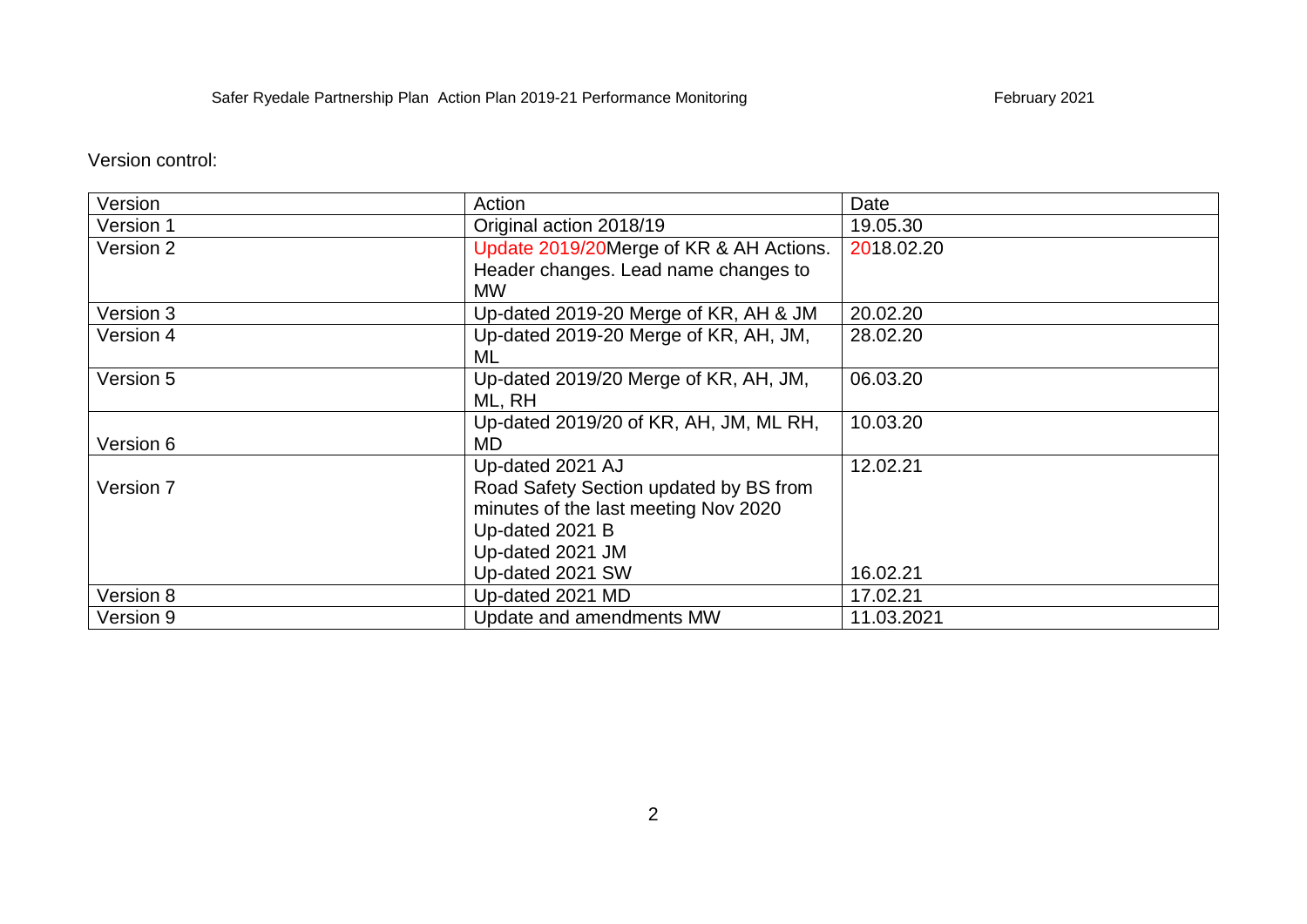## **Cyber-Enabled Sexual Crime. Overarching Lead: Inspector Martin Dennison**

| <b>Action</b>                                                                                                                | Who                              | <b>Progress Update</b>                                                                                                                                                                                                                                                                                                                                                                                                    |
|------------------------------------------------------------------------------------------------------------------------------|----------------------------------|---------------------------------------------------------------------------------------------------------------------------------------------------------------------------------------------------------------------------------------------------------------------------------------------------------------------------------------------------------------------------------------------------------------------------|
| Awareness Training and presentations<br>to be undertaken within educational<br>establishments at an age-appropriate<br>level | <b>SNA Team</b><br>PCs and PCSOs | Engagement undertaken including school assemblies and visits to out of school<br>clubs. This work continues as part of our business as usual with schools and<br>educational establishments                                                                                                                                                                                                                               |
|                                                                                                                              |                                  | 2020-21 update.<br>There has been significant national and regional investment in detecting cyber-<br>enabled sexual crime. In relation to NYP SNA work this has been curtailed by the<br>Covid Pandemic as visits into schools have been impossible. This work forms part<br>of business as usual with officers and PCSOs providing remote guidance and<br>advice and following up any evidence of substantive offences. |

# **Fraud (Personal): Lead: Margaret Wallace**

| Action                                                                            | Who | <b>Progress Update</b>                                                 |
|-----------------------------------------------------------------------------------|-----|------------------------------------------------------------------------|
| Awareness Raising session-<br>Trading Standards to attend to give<br>presentation | JM  | Awareness Raising session took place Mon 24 June 2019 at Ryedale House |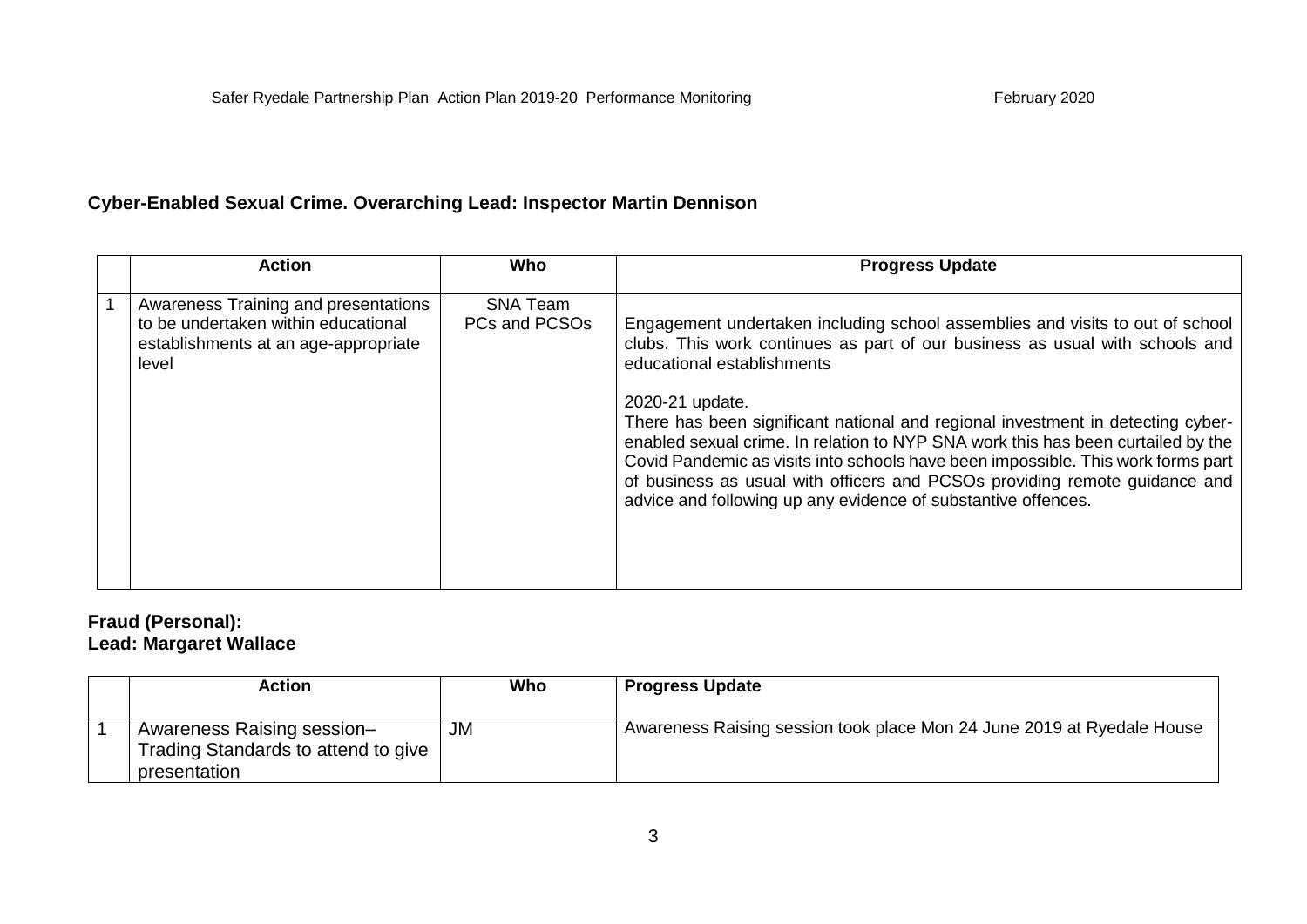| Safer Ryedale Partnership Plan Action Plan 2019-21 Performance Monitoring |                                  |                                                                                                                                                                                                                                                                                                                                                                                                                                                                                                                                                                                                                                                                                                                                                                                                                                                                                                                                                                                           | February 2021 |
|---------------------------------------------------------------------------|----------------------------------|-------------------------------------------------------------------------------------------------------------------------------------------------------------------------------------------------------------------------------------------------------------------------------------------------------------------------------------------------------------------------------------------------------------------------------------------------------------------------------------------------------------------------------------------------------------------------------------------------------------------------------------------------------------------------------------------------------------------------------------------------------------------------------------------------------------------------------------------------------------------------------------------------------------------------------------------------------------------------------------------|---------------|
|                                                                           |                                  | Banking protocol has featured within NYP crime and Community Safety<br>Roadshows. There has been an extensive media and social media campaign<br>relating to both banking protocol and financial scams<br>2020/21- During Covid work has continued with trading standing making the<br>public aware of bogus callers, telephone and email scams.                                                                                                                                                                                                                                                                                                                                                                                                                                                                                                                                                                                                                                          |               |
| $\overline{2}$<br>Banking protocol training                               | <b>SGT Paul Gibson</b><br>Hodges | Banking protocol training has been rolled out to staff including PCs and<br>PCSOs in the Ryedale and Scarborough areas. This has been effectively put<br>into practice and acted upon swiftly. Follow up enquiries are conducted NYP<br>Fraud Investigation and safeguarding put in place for the intended victim -<br>according to their level of vulnerability.<br>Update:<br>All Ryedale SNA staff have received training as Fraud Ambassadors. The<br>SNA team working with the economic crime unit identify those people who<br>have been targeted by fraudsters - predominantly using online or telephone<br>scams. Victims are contacted and crime prevention advice and reassurance<br>is given.<br>For those Vulnerable victims target hardening and referrals can be submitted<br>to Social Services or Multi-Agency Problem Solving meetings. Cocoon Watch<br>schemes can also be established with the neighbours of victims to ensure<br>neighbours watch out for each other. |               |
| 3<br>Training and roll out of banking<br>protocol officers                | <b>PS Paul Gibson</b><br>Hodges  | SNA officers have been trained in the banking protocol and two PCSOs from<br>the Malton area are receiving training as Fraud Ambassadors<br>Banking protocol training for officers has been rolled out to officers and<br>PCSOs. This training was ostensibly carried out online. All PCSOs have<br>received training as Fraud Ambassadors in line with Force priorities. This                                                                                                                                                                                                                                                                                                                                                                                                                                                                                                                                                                                                            |               |
|                                                                           |                                  | enables staff to identify the presence of scams and provide advice                                                                                                                                                                                                                                                                                                                                                                                                                                                                                                                                                                                                                                                                                                                                                                                                                                                                                                                        |               |

# **PREVENT:**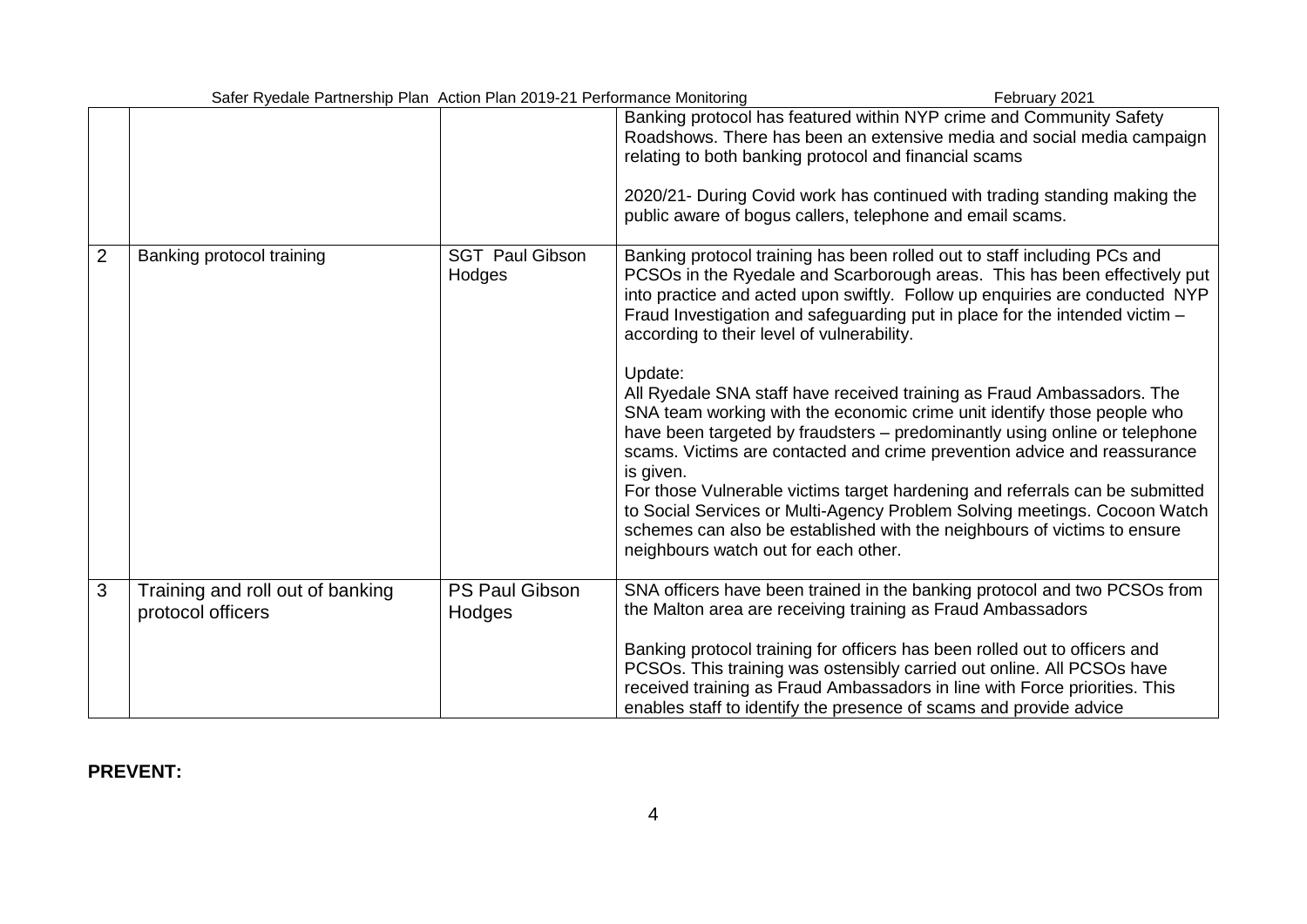#### Safer Ryedale Partnership Plan Action Plan 2019-20 Performance Monitoring February 2020 February 2020 **LEAD Kim Robertshaw**

|                | <b>Action</b>                                                                                                                                                                                                                  | Who                                    | <b>Progress Update</b>                                                                                                                                                                                                                                                                                                                                                                                                                                                                                               |
|----------------|--------------------------------------------------------------------------------------------------------------------------------------------------------------------------------------------------------------------------------|----------------------------------------|----------------------------------------------------------------------------------------------------------------------------------------------------------------------------------------------------------------------------------------------------------------------------------------------------------------------------------------------------------------------------------------------------------------------------------------------------------------------------------------------------------------------|
|                | Continue to chair the Local Delivery<br>Group and promote active membership<br>across stakeholders                                                                                                                             | <b>RDC</b>                             | Ongoing, quarterly meetings held remotely. Prevent Action Plan developed<br>for 2020/21. Membership of the group has been reviewed and constantly<br>trying to increase attendance.<br>New terms of reference completed in August 2020. Venue booking policy<br>disseminated across all parish councils 2019.2                                                                                                                                                                                                       |
| $\overline{2}$ | Provide the annual Counter Terrorism<br>Local Plan intelligence update through<br>community engagement                                                                                                                         | <b>Prevent Local</b><br>Delivery Group | CTLP workshop updated completed and intelligence report provided through<br>Local Delivery Group in Jan 2020 and November 2020 meeting<br>concentrated on this. CTLP submitted for 1 <sup>st</sup> Feb 21 deadline. Information<br>gathered throughout the year from meetings information received                                                                                                                                                                                                                   |
| 3              | Provide WRAP sessions when and<br>where the need is identified<br>with<br>partner agencies and ensure effective<br>communication on Prevent issues is<br>disseminated across the district to our<br>partners where appropriate | <b>RDC Specialist</b><br>officers      | 182 officers trained in 2018/20. Due to face to face training not being<br>possible, e-learning package to be used. These have been circulated to<br>Prevent group members. Training guidance for Prevent to be updated for<br>RDC staff and<br>Agencies part of the Local Delivery group to review staff training<br>requirements.                                                                                                                                                                                  |
| 4              | Develop a local community<br>engagement plan to disseminate<br>information                                                                                                                                                     | <b>Prevent Local</b><br>Delivery Group | RDC website to be reviewed for Prevent information updated in 2019 with<br>partner links. Improve links with education sector to improve intelligence and<br>information sharing.<br>Provide information to partners on "signs and Symbols" through e-leaflet<br>dissemination to support national training packages. Review how RDC can<br>deliver local awareness once new national training package created.<br>Promoted the police partnership (intel) forms through WRAP training and<br>Safeguarding training. |

**Substance Related Crime and Anti-Social Behaviour:**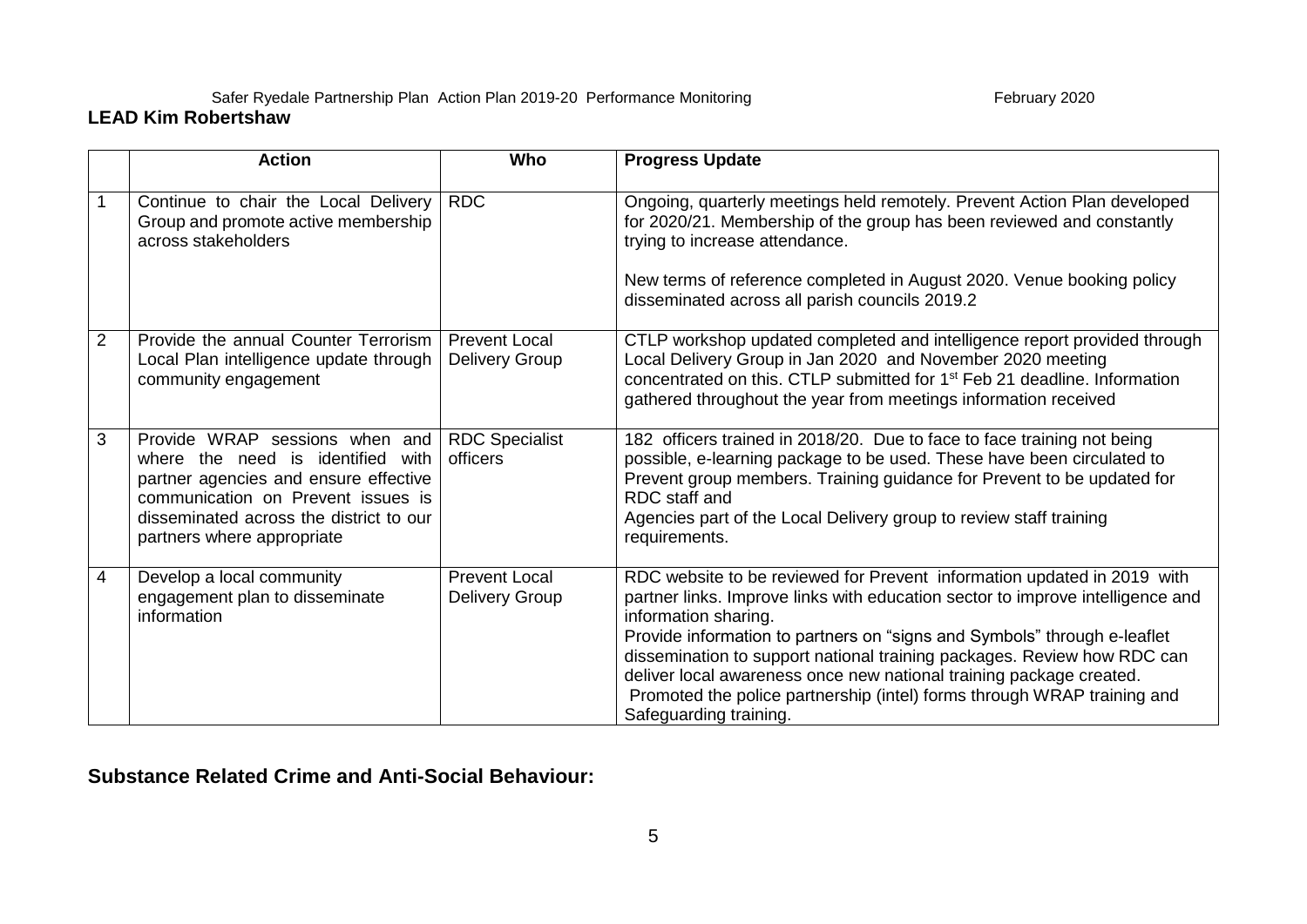#### Safer Ryedale Partnership Plan Action Plan 2019-21 Performance Monitoring February 2021 **Lead: Bridget Skaife**

#### **Action Who Progress Update** 1 Be proactive and visible in the community, to build the trust and confidence of communities, encourage reporting and seeing at first hand the issues experienced. • Facilitate and coordinate wider partnership support through Multi Agency Forums Use the partnership decision making model to determine priorities and the development and delivery of specific, shared action plans. Use of Anti-Social Behaviour legislation to deal with those causing anti-social behaviour. • Implementation of the Community Safety Hub within Ryedale District Council offices. NYP/RDC The Safer, Stronger Community Team facilitate the holding of some of the CAP Group meetings within the Ryedale area and drive much of the coordination of multiagency partnership engagement Civil Enforcement Officers in post carrying out regular patrols of Ryedale. Issuing of fixed penalty notices for fly tipping, littering. Covid Marshall in post showing a presence daily throughout Ryedale educating and advice with regard to the covid rules and guidance issued by central government. Involvement has extended into the schools collaborative meetings – implementation of the Orcuma case management system of MAPS and in 2021 young persons and adolescents. RDC has hosted multi-agency meetings to deal with specific issues arising in the local community to include issues around Thornton Dale Car Park of ASB. These style of meetings will continue throughout the year for any high level ASB which require a specific singular meeting with all relevant partners. Training in Anti-social behaviour legislation via the Enforcement Academy of Keep Britain Tidy has been undertaken by all Community Link Officers and Civil Enforcement Officers in 2020 Legislation has been acted upon in relation to lower level offending albeit evidence in support of a CBO has been complied with through joint working between the Police Team and RDC. Further understanding of the - Anti-social Behaviour, Crime and Policing Act 2014: Anti-social behaviour powers Statutory guidance for frontline professionals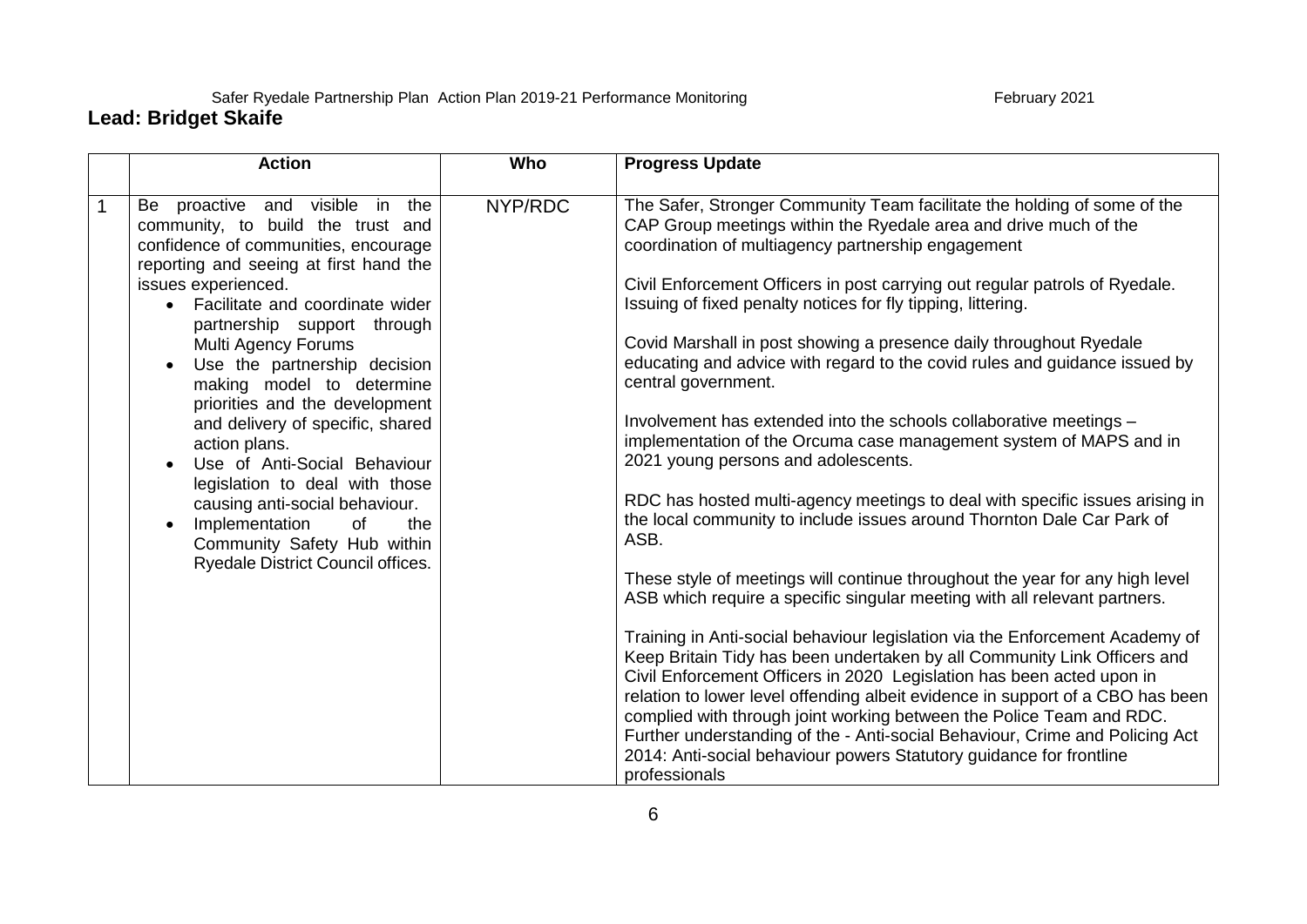| In order for officers to review all the new tools/powers available to them<br>specifically CPNs, PSPOs, CBOs.                                                                                                                                                                                                                                                                                                                                                                                                                                                                                                                                                                                                                                                                                                                                                                                                                                                                                                                                                                                                                                                                                                                                                                                                                                                                                                                                                       |  |
|---------------------------------------------------------------------------------------------------------------------------------------------------------------------------------------------------------------------------------------------------------------------------------------------------------------------------------------------------------------------------------------------------------------------------------------------------------------------------------------------------------------------------------------------------------------------------------------------------------------------------------------------------------------------------------------------------------------------------------------------------------------------------------------------------------------------------------------------------------------------------------------------------------------------------------------------------------------------------------------------------------------------------------------------------------------------------------------------------------------------------------------------------------------------------------------------------------------------------------------------------------------------------------------------------------------------------------------------------------------------------------------------------------------------------------------------------------------------|--|
|                                                                                                                                                                                                                                                                                                                                                                                                                                                                                                                                                                                                                                                                                                                                                                                                                                                                                                                                                                                                                                                                                                                                                                                                                                                                                                                                                                                                                                                                     |  |
| The NYP Safer Neighbourhood Team have co-located with the Safer,<br>Stronger Community Team within Ryedale House to form a unique multi-<br>partnership hub. This co-location provides a greater opportunity to pool skills<br>and resources and reach quicker outcomes through collaborative problem<br>solving. This has the additional benefit of providing financial and operational<br>efficiency.                                                                                                                                                                                                                                                                                                                                                                                                                                                                                                                                                                                                                                                                                                                                                                                                                                                                                                                                                                                                                                                             |  |
| Fixed Penalty Notices to be issued for environmental crime to include fly<br>tipping, litter.                                                                                                                                                                                                                                                                                                                                                                                                                                                                                                                                                                                                                                                                                                                                                                                                                                                                                                                                                                                                                                                                                                                                                                                                                                                                                                                                                                       |  |
| PSPO - not yet in place but consultation to be carried out in 2021 within an<br>area of Ryedale to enable this to be actioned                                                                                                                                                                                                                                                                                                                                                                                                                                                                                                                                                                                                                                                                                                                                                                                                                                                                                                                                                                                                                                                                                                                                                                                                                                                                                                                                       |  |
| NYP/RDC<br>$\overline{2}$<br>Co-ordination and delivery of multi-<br>Scarborough & Ryedale TT & CG - The purpose of the Tactical Assessment<br>agency operations aimed at identifying<br>is to enable the group to:<br>supporting young people and<br>• Identify threats that require a tactical response.<br>and<br>vulnerable adults and identifying,<br>• Make well informed resource allocation decisions against:<br>targeting and disrupting those that are<br>• priorities in the Control Strategy<br>exploiting them. Attending locations<br>• exceptional issues of risk<br>that are being used to exploit or commit<br>• community and organisational outcomes<br>crime and ASB and we will use<br>By reviewing intelligence, prevention and enforcement plans and<br>appropriate enforcement powers to<br>currently agreed operational activity<br>disrupt and deal with issues identified.<br>Focus intelligence gathering in areas where further information and<br>intelligence is required<br>Co-ordinate activity across several departments relating to the above.<br>The Ryedale MACE meeting is now the Ryedale and Whitby MACE meeting<br>and is attended by NYP, RDC and SBC staff. The location of the meetings<br>rotates within the Ryedale and Whitby areas and they are six weekly. Actions<br>emanating from this meeting educate and influence the deployment of our<br>staff in combatting ASB and launching disruption and diversion. |  |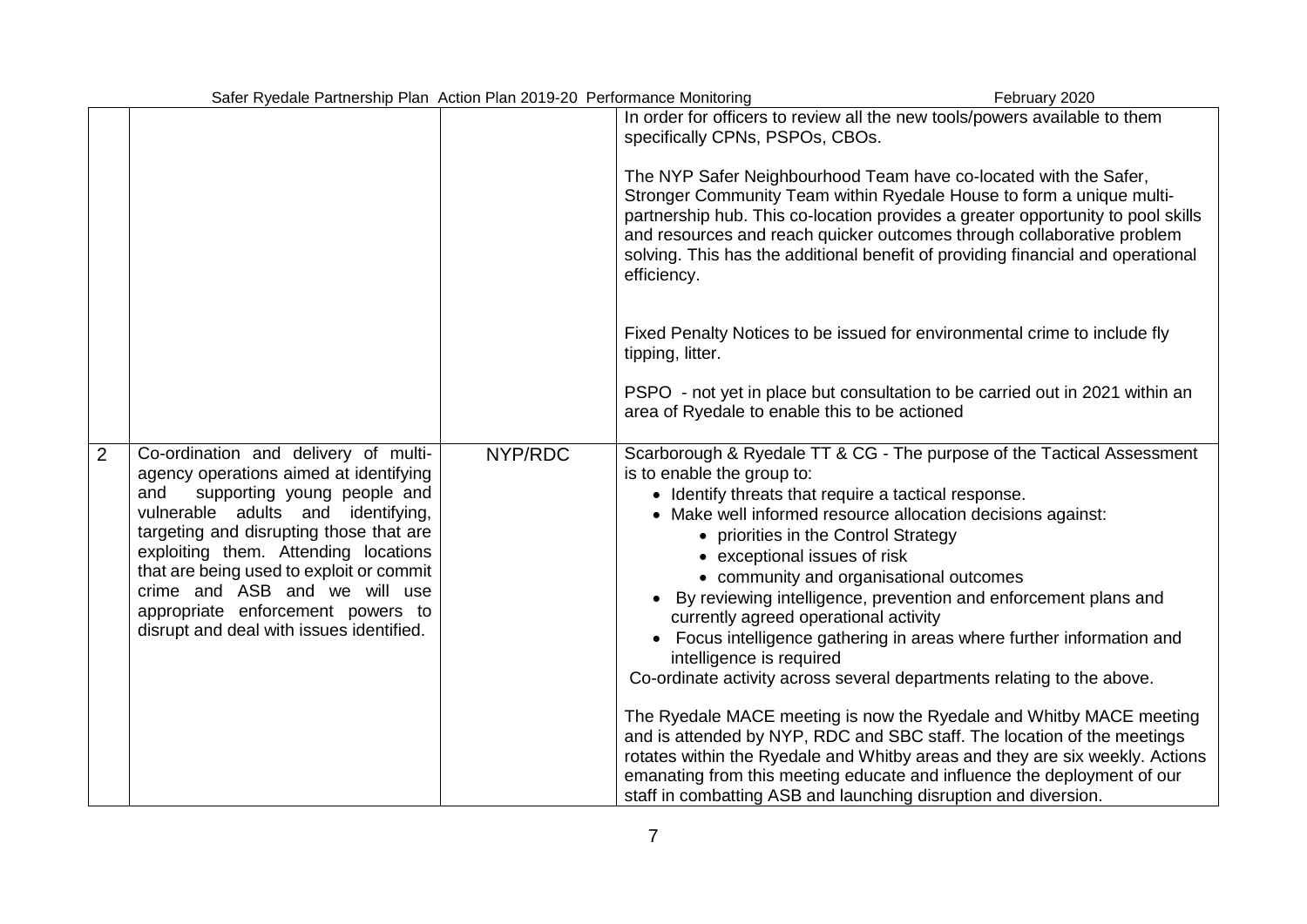|   | Safer Ryedale Partnership Plan Action Plan 2019-21 Performance Monitoring                                                               |         |                                                                                                                                                                                                                                                                                                                                                                                                                                                                                                                                                                                                                                                                                                                                                                                                                                                                                                                                                                                                                                                                                                                                                                                                                                                                                                                                     | February 2021 |
|---|-----------------------------------------------------------------------------------------------------------------------------------------|---------|-------------------------------------------------------------------------------------------------------------------------------------------------------------------------------------------------------------------------------------------------------------------------------------------------------------------------------------------------------------------------------------------------------------------------------------------------------------------------------------------------------------------------------------------------------------------------------------------------------------------------------------------------------------------------------------------------------------------------------------------------------------------------------------------------------------------------------------------------------------------------------------------------------------------------------------------------------------------------------------------------------------------------------------------------------------------------------------------------------------------------------------------------------------------------------------------------------------------------------------------------------------------------------------------------------------------------------------|---------------|
|   |                                                                                                                                         |         | These meetings are now held virtually since Covid outbreak and continue<br>monthly<br>Attendance by Safer Stronger Communities<br>Manager at the regular Disruption Panel - which focuses on a wider family<br>network and partnership intervention of known persons involved in crime                                                                                                                                                                                                                                                                                                                                                                                                                                                                                                                                                                                                                                                                                                                                                                                                                                                                                                                                                                                                                                              |               |
| 3 | Facilitate<br>wider<br>and<br>coordinate<br>partnership support at fortnightly MAPS<br>(Multi Agency<br>Problem<br>Solving)<br>meetings | NYP/RDC | Ryedale Multi-Agency Problem Solving meetings are held fortnightly and<br>address a number of referrals into the multi-agency attended forum. These<br>referrals concern<br>vulnerable individuals,<br>$\bullet$<br>vulnerable communities or<br>emerging community tensions<br>High Risk Domestic Violence relationships<br>These meetings have continued in an online Teams format<br>The meeting uses the Orcuma system that was launched throughout North<br>Yorkshire in April 2019. Community Safety Hub cases can be created giving<br>a full recording of individual activities. It has quickly highlighted repeat cases<br>and gives a full history of events and shows common factors for many of<br>these cases which include alcohol/drug, anti-social behaviour, violence and<br>mental health issues and helps identify any safeguarding issues.<br>Referrals can be made into the meetings by any partner agency and are<br>discussed, managed and problem solved through the multi-faceted approach<br>Membership of this group is constantly reviewed and other partners<br>approached to look to joining the meetings, most recently Probation Services<br>has been approached – awaiting confirmation of attendance.<br>Introduction of operation ambience to work in parentship to address complex<br>ASB cases |               |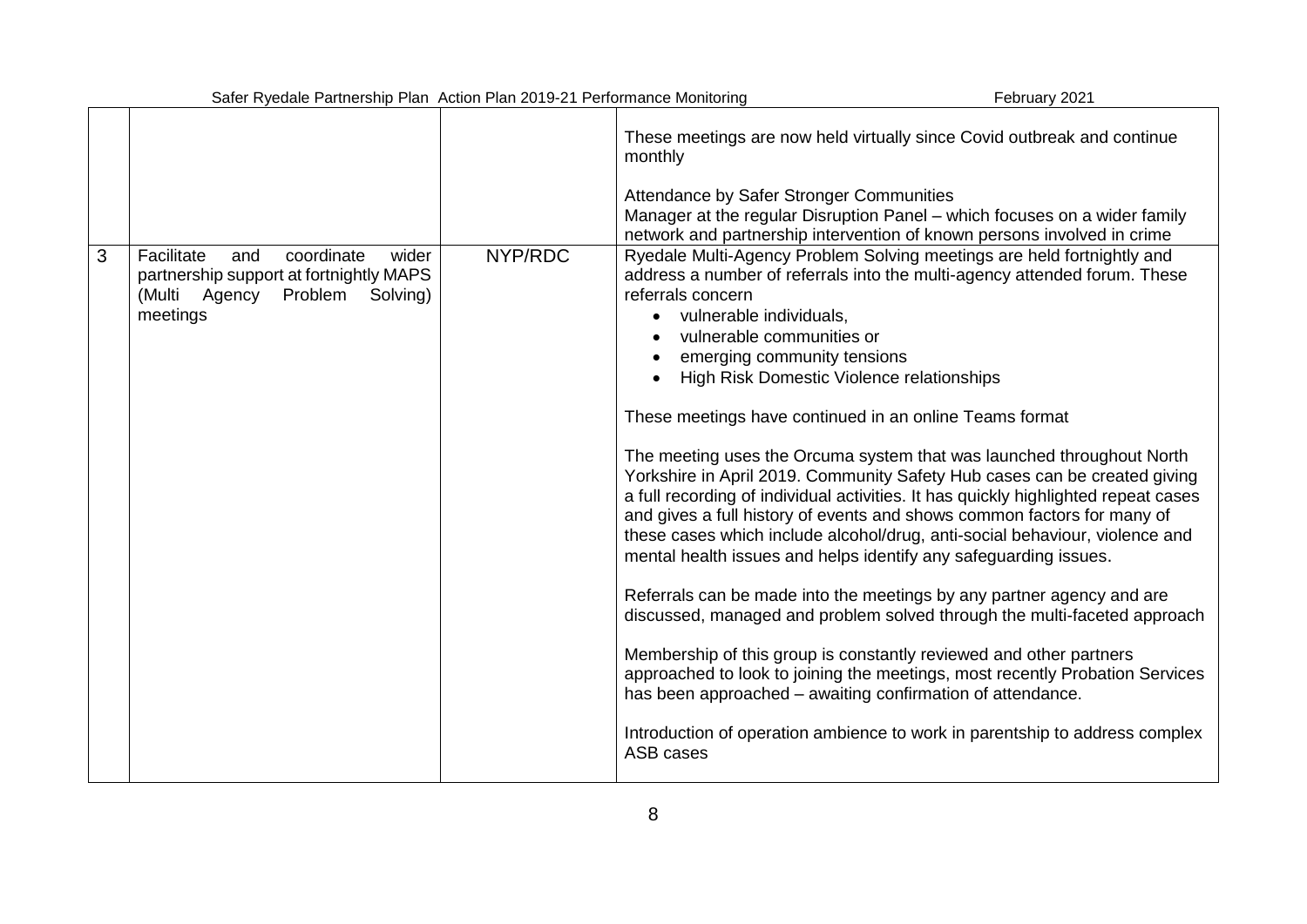| Safer Ryedale Partnership Plan Action Plan 2019-20 Performance Monitoring<br>February 2020 |                                                                                                                                                                                                                                                                                                                                                                                                                                                                        |                           |                                                                                                                                                                                                                                                                                                                                                                                                                                                                                                                                                                                                                                                                                                                                                                                 |
|--------------------------------------------------------------------------------------------|------------------------------------------------------------------------------------------------------------------------------------------------------------------------------------------------------------------------------------------------------------------------------------------------------------------------------------------------------------------------------------------------------------------------------------------------------------------------|---------------------------|---------------------------------------------------------------------------------------------------------------------------------------------------------------------------------------------------------------------------------------------------------------------------------------------------------------------------------------------------------------------------------------------------------------------------------------------------------------------------------------------------------------------------------------------------------------------------------------------------------------------------------------------------------------------------------------------------------------------------------------------------------------------------------|
|                                                                                            |                                                                                                                                                                                                                                                                                                                                                                                                                                                                        |                           | New approach to community engagement using new place standards toolkit.                                                                                                                                                                                                                                                                                                                                                                                                                                                                                                                                                                                                                                                                                                         |
| 4                                                                                          | <b>Community Safety Hub</b>                                                                                                                                                                                                                                                                                                                                                                                                                                            | NYP/RDC other<br>partners | NYP officers and staff have implemented a number of local problem solving<br>plans which although were once done in isolation from other partners now<br>utilise the skills and expertise of other departments in the inclusion of RDC<br>and other partenrs in the creation of the plan, coherent objectives, a joint<br>strategy and a commitment to successful completion of the plan. This<br>includes for instance the Operation dealing with ASB and disorder in<br>Pickering 2019-2020.                                                                                                                                                                                                                                                                                  |
| 5                                                                                          | Use of Anti-Social Behaviour legislation<br>to deal with those causing anti-social<br>behaviour                                                                                                                                                                                                                                                                                                                                                                        | NYP/RDC                   | Low level ASB is managed through the issuing of Acceptable Behaviour<br>Contracts<br>Evidence pertaining to higher level ASB formed part of a Community<br>Behaviour Order sought against a Ryedale resident causing disorder in the<br>northern Ryedale area<br>NYP officers and staff routinely deal with a number of ASB issues within the<br>Ryedale area from nuisance issues through neighbourhood disputes,<br>poaching, hate crime and disorder. The whole range of approaches are<br>utilised from Acceptable Behaviour Contracts to CBOWs to Dispersal<br>Authorities.                                                                                                                                                                                                |
| $6\phantom{1}6$                                                                            | Identify offenders and use the Decision<br>Making Model to support the disruption<br>of illegal drug supply across the District.<br>• Share<br>information<br>and<br>intelligence gained through<br>multi agency tasking<br>and<br>operations and use appropriate<br>enforcement powers<br>Disrupt the supply of NPS<br>$\bullet$<br>through targeting premises that<br>are known to be selling NPS<br>using appropriate tools and<br>powers including<br>the<br>Anti- | NYP/RDC                   | There has been little in the way of an impact from NPS (New Psychoactive<br>Substances) in the Malton and Norton areas.<br>NYP has responded to the report of the sale of "edibles" within a school in<br>Ryedale. These "edibles" are packaged as sweets but potentially contain<br>cannaboid or psychoactive substances. Enquiries are underway to identify<br>any offences but this is one of the first instances or what may be labelled<br>NPS or legal highs being sold within the school environment.<br>Illegal drug supply is still the focus of some of the activity within the Safer<br>Neighbourhood Police team and collaborative work is underway with RDC<br>and the Fire Service in identifying threats and collecting intelligence within<br>the Ryedale area. |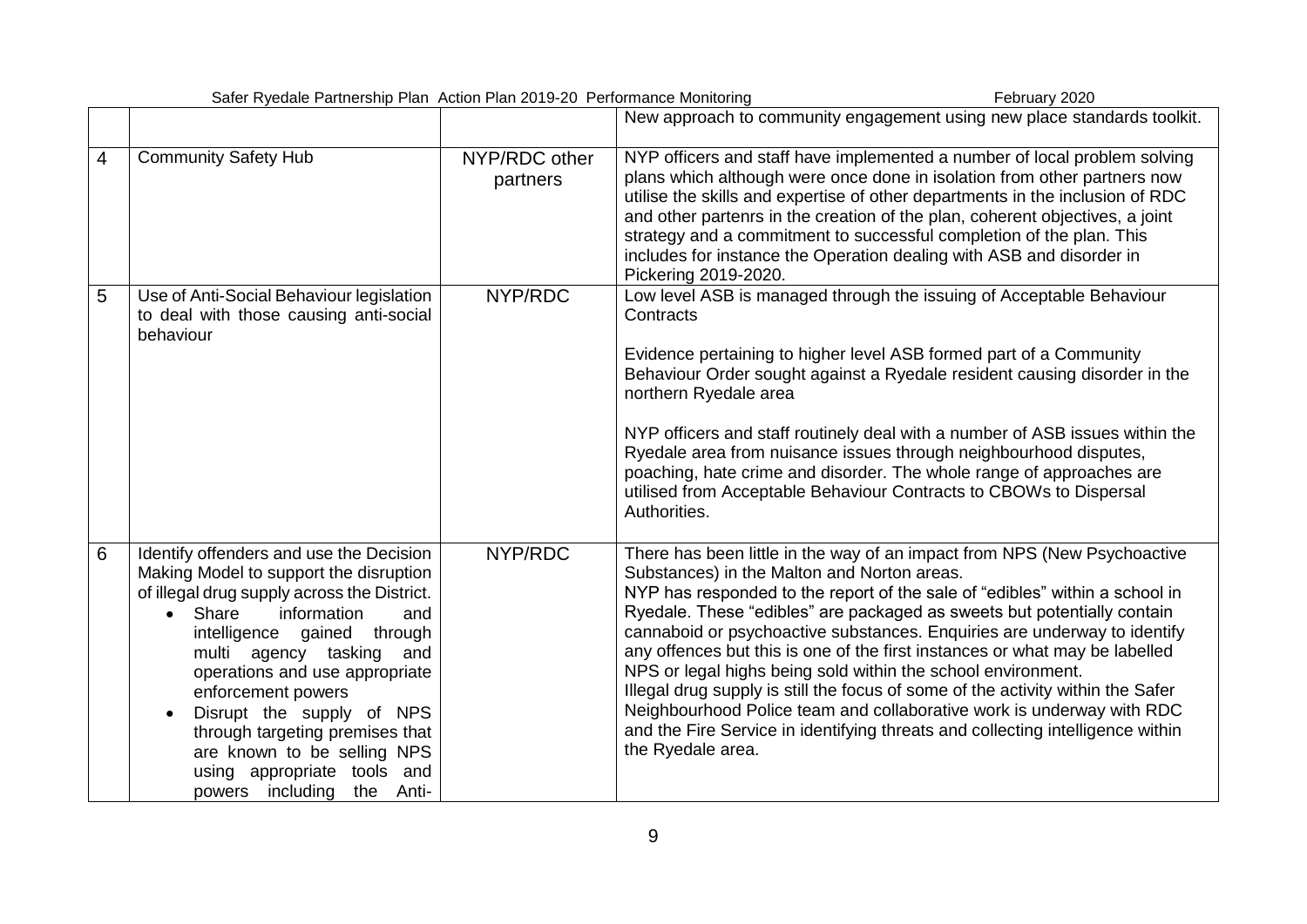|             | Safer Ryedale Partnership Plan Action Plan 2019-21 Performance Monitoring                                                                                        |                                                     | February 2021                                                                                                                                                                                                                                                                                                        |
|-------------|------------------------------------------------------------------------------------------------------------------------------------------------------------------|-----------------------------------------------------|----------------------------------------------------------------------------------------------------------------------------------------------------------------------------------------------------------------------------------------------------------------------------------------------------------------------|
|             | Social Behaviour, Crime and                                                                                                                                      |                                                     | NYP and RDC staff have maintained visibility in the community and have                                                                                                                                                                                                                                               |
|             | Policing Act 2014.                                                                                                                                               | upon intelligence.                                  | used strong links with housing associations in the gathering of and acting                                                                                                                                                                                                                                           |
| NPS.        | Disrupt and take enforcement<br>action with those individuals<br>causing Anti-Social Behaviour<br>who are under the influence of                                 | introduce.                                          | A number of warrants have been executed in the Malton and Norton areas<br>leading to the arrest and conviction of individuals involved in the supply of<br>controlled drugs. These have followed intelligence led operations including<br>the deployment of plain clothes officers. Operation Ambience has also been |
| experienced | Be proactive and visible in the<br>community, to build the trust<br>and confidence of communities,<br>encourage reporting and seeing<br>at first hand the issues | to specific staff working with young people by MACE | Information about new substances circulating in the community is circulated                                                                                                                                                                                                                                          |

#### **Modern Slavery and Human Trafficking: LEAD Kim Robertshaw RDC**

|   | Action                                                                                                                                                                                            | <b>Who</b>                                   | <b>Progress Update</b>                                                                                                                                                                                                                                          |
|---|---------------------------------------------------------------------------------------------------------------------------------------------------------------------------------------------------|----------------------------------------------|-----------------------------------------------------------------------------------------------------------------------------------------------------------------------------------------------------------------------------------------------------------------|
|   | Continue to work in partnership to NY Housing<br>implement the Referral procedure Authorities<br>across North Yorkshire with agreement<br>to house cases in an emergency<br>situations for 5 days |                                              | Ongoing. This continues to be used across North Yorkshire. Working with<br>NYCC to integrate into their procedures. Attending the York and North<br>Yorkshire Modern Slavery partnership in March 2020 to promote the<br>procedure.                             |
| 2 | Providing in House Modern Slavery<br>training for officers and stakeholders                                                                                                                       | <b>External Provider</b><br>Hope for Justice | Training took place Weds 26 <sup>th</sup> June 2019 at Scarborough as part of<br>Safeguarding Week 2019.<br>RDC hosted Hope For Justice modern slavery training for staff and multi-<br>agency partners. This was repeat in April 2020 as an online webinar for |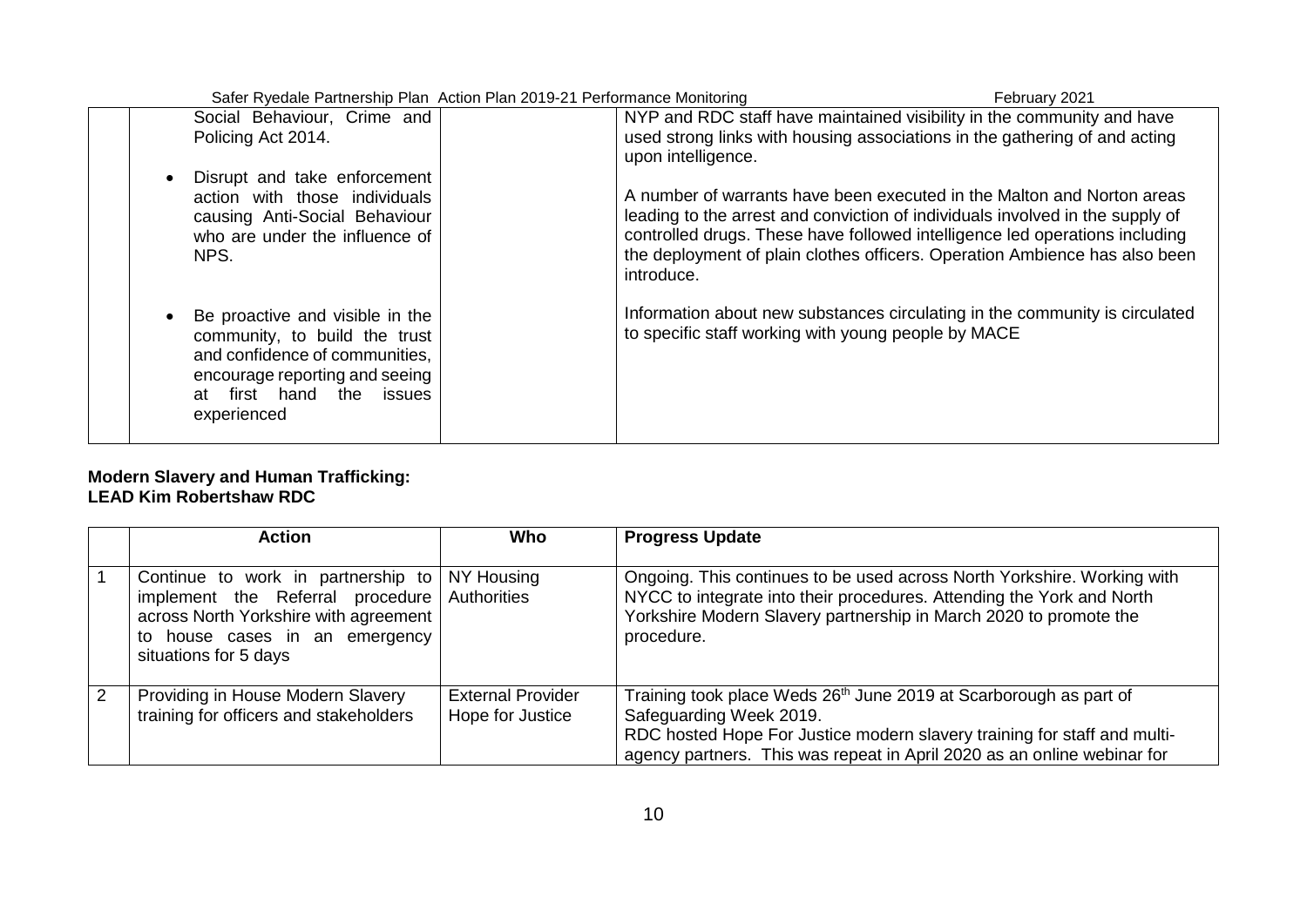| Safer Ryedale Partnership Plan Action Plan 2019-20 Performance Monitoring                                    |                              |                                                                                                                                                                                                                                                                                                       | February 2020 |
|--------------------------------------------------------------------------------------------------------------|------------------------------|-------------------------------------------------------------------------------------------------------------------------------------------------------------------------------------------------------------------------------------------------------------------------------------------------------|---------------|
|                                                                                                              |                              | Ryedale staff and partners and some staff also attend a session hosted by<br>Scarborough Borough Council<br>Housing rep to sit on the Multi agency Group to represent housing<br>departments across North Yorkshire.<br>Hosted Gang master Labour Abuse Authority- Modern Slavery training in<br>2019 |               |
| Undertake joint visit with NYP and Fire<br>service through Operation Contribute<br>to identify those at risk | RDC, NYP, Fire and<br>Rescue | Additional visits to be scheduled for 20/21 in partnership with the Community<br>team                                                                                                                                                                                                                 |               |

#### **Safeguarding Children and Adults at risk including D Abuse, Missing People, Sexual Violence and Child Exploitation: LEAD Kim Robertshaw/NYP, Angela Hartley Domestic Abuse Coordinator**

|               | <b>Action</b>                                                                                                                                                                                                                       | Who                                 | <b>Progress Update</b>                                                                                                                                                                                                                                                                                                                                                                                                                                         |
|---------------|-------------------------------------------------------------------------------------------------------------------------------------------------------------------------------------------------------------------------------------|-------------------------------------|----------------------------------------------------------------------------------------------------------------------------------------------------------------------------------------------------------------------------------------------------------------------------------------------------------------------------------------------------------------------------------------------------------------------------------------------------------------|
|               | "See l<br>deliver<br>Continue<br>the<br>to<br>Something, Say Something" campaign<br>to encourage anyone who is worried<br>about someone being exploited to tell<br>someone who can help. Delivered<br>through Safeguarding training | <b>Senior Housing</b><br>Specialist | Safeguarding Week event took place on Fri 28 <sup>th</sup> June 2019 at Morrisons in<br>Malton and awareness raising through website and press release planned<br>Developed relationship with Community First Credit Union to provide financial<br>services for local financially excluded. Hosted Loan shark training for staff<br>and multi-agency partners.<br>Safeguarding Week 2020 was held virtually due to Covid by a social media<br>campaign in June |
| $\mathcal{P}$ | Continued attendance at the Multi<br>Agency Child Exploitation (MACE) for<br>young people.                                                                                                                                          | <b>Senior Housing</b><br>Specialist | Successfully lobbied for a separate MACE meeting in Ryedale to address<br>local issues involving the exploitation of young people<br>This is now covering Ryedale and Whitby to align to the policing area                                                                                                                                                                                                                                                     |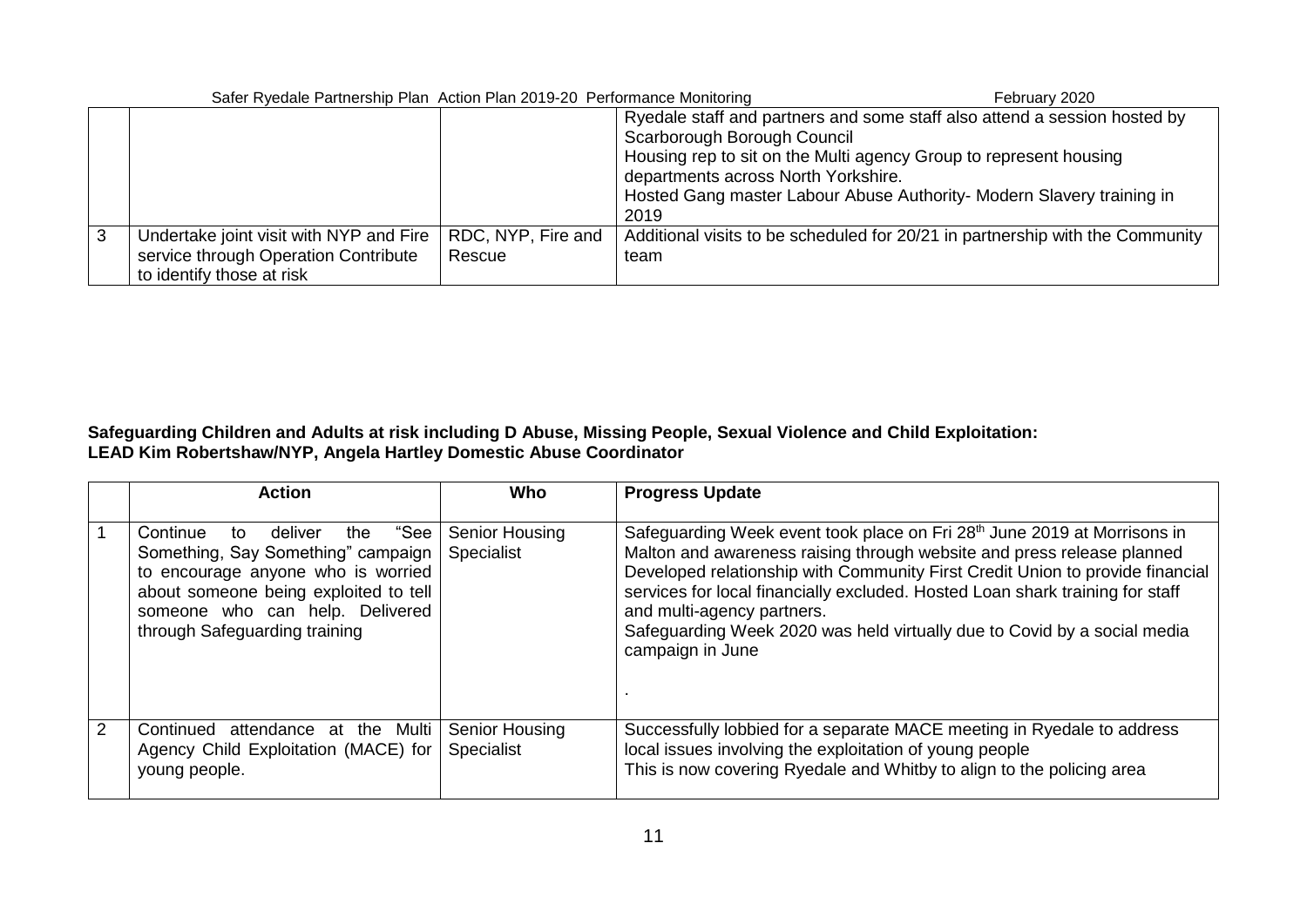|   | Safer Ryedale Partnership Plan Action Plan 2019-21 Performance Monitoring                                                                                                                           |                                   | February 2021                                                                                                                                                                                                                                                                                                                                                                                                                                                                                                                                                                                                                                                                                                                                                                                                             |
|---|-----------------------------------------------------------------------------------------------------------------------------------------------------------------------------------------------------|-----------------------------------|---------------------------------------------------------------------------------------------------------------------------------------------------------------------------------------------------------------------------------------------------------------------------------------------------------------------------------------------------------------------------------------------------------------------------------------------------------------------------------------------------------------------------------------------------------------------------------------------------------------------------------------------------------------------------------------------------------------------------------------------------------------------------------------------------------------------------|
| 3 | Delivery of more Awareness sessions<br>in relation to Domestic Abuse, Making<br>Safe, Safeguarding, MARAC, Claires'<br>Law and coercive and controlling<br>behaviour and Stalking and<br>Harassment | All agencies NYP &<br><b>IDAS</b> | Throughout April 2019 Lesley Phillps SBC and Police Officers have visited<br>Holiday Parks locally, covering in previous years and DV protocols.<br>Presentation on anti-stalking took place on 26 <sup>th</sup> June 19.<br>List of websites used for grooming sent to all Forum members with Minutes<br>on 15.7.19<br>21.1 - Hope for Justice leaflet shared at DAF and circulated with the Minutes.<br>21.1 - All the maternity staff receive training throughout the year.<br>Midwifes also complete regular training and support the maternity staff<br>All licensed taxi drivers training in basic safeguarding awareness.<br>This is now being carried out through Microsoft teams due to covid.<br>Plans to work with comms team to disseminate messages throughout the<br>year to raise awareness with RDC staff |
| 4 | Develop & Maintain services for                                                                                                                                                                     |                                   |                                                                                                                                                                                                                                                                                                                                                                                                                                                                                                                                                                                                                                                                                                                                                                                                                           |
|   | Children and young people.                                                                                                                                                                          |                                   |                                                                                                                                                                                                                                                                                                                                                                                                                                                                                                                                                                                                                                                                                                                                                                                                                           |
|   |                                                                                                                                                                                                     |                                   |                                                                                                                                                                                                                                                                                                                                                                                                                                                                                                                                                                                                                                                                                                                                                                                                                           |
|   | <b>IDAS Children's Programmes</b>                                                                                                                                                                   | <b>IDAS</b>                       |                                                                                                                                                                                                                                                                                                                                                                                                                                                                                                                                                                                                                                                                                                                                                                                                                           |
|   | 'Create Confidence' Programme<br>delivered by Early Help Services. 8yr<br>old, 2 x 9 yr old 1 x 10yr old, 3 x 11yr<br>old                                                                           | Barbara Merrygold                 | Since September 21 children attended 5-11 years old (3 x 5yr old, 2 x 6yr<br>old, 4 x 7yr old, 6 x ?<br>3 staff are trained Early Help Workers, will continue to deliver the programme                                                                                                                                                                                                                                                                                                                                                                                                                                                                                                                                                                                                                                    |
|   | Provide data and outcomes etc                                                                                                                                                                       | <b>IDAS</b>                       | Crucial Crew to be delivered this year by Respect Children's worker at IDAS<br>during June 2019<br>Ongoing                                                                                                                                                                                                                                                                                                                                                                                                                                                                                                                                                                                                                                                                                                                |
|   | Provide healthy relationships<br>information during Crucial Crew                                                                                                                                    | MAST, 0-19<br>Service & Midwifery | 6 Week programmed at Graham School, Young Persons behaviour, where<br>restorative practice is available to them, programme is 2 days per week,<br>could potentially become mainstreamed                                                                                                                                                                                                                                                                                                                                                                                                                                                                                                                                                                                                                                   |
|   | 0-19 pathway, Operation Encompass,<br><b>MAST &amp; Midwifery Team</b>                                                                                                                              |                                   | Update required<br>Crucial Crew to be delivered this year by Respect Children's worker at IDAS.<br>9.7.19 - Create Confidence is currently running in Scarborough South and<br>Filey and has a fluctuating attendance of between 10 and 12 Primary aged<br>children. It is also being run in Ryedale with 9 children in attendance aged                                                                                                                                                                                                                                                                                                                                                                                                                                                                                   |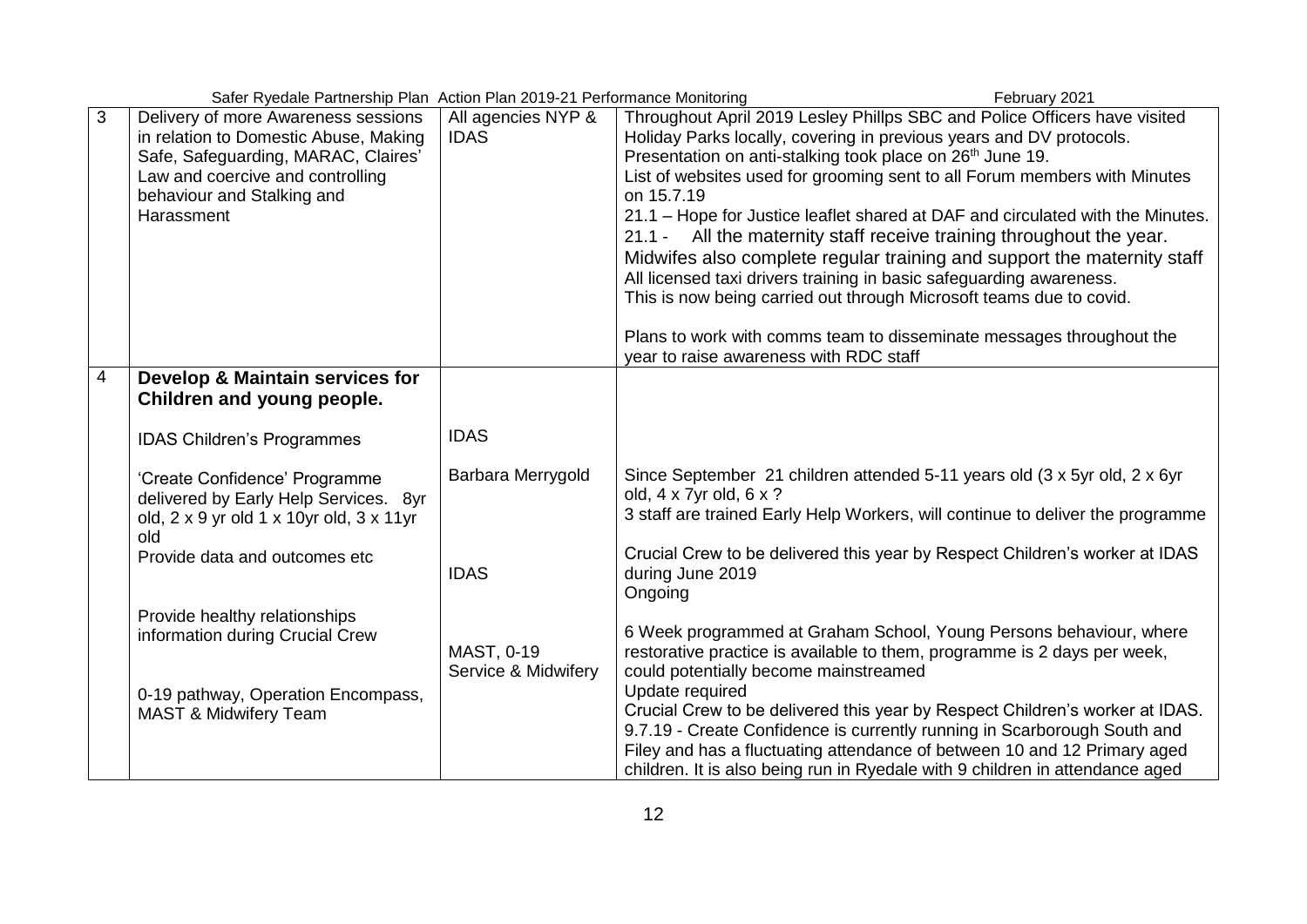| Safer Ryedale Partnership Plan Action Plan 2019-20 Performance Monitoring<br>February 2020 |                                                                                                                                                                                                                                                                                                                                                                                                                                          |                              |                                                                                                                                                                                                                                                                                                                                                                                                                                                                                                                                                                                                                                                                                                                                                               |  |
|--------------------------------------------------------------------------------------------|------------------------------------------------------------------------------------------------------------------------------------------------------------------------------------------------------------------------------------------------------------------------------------------------------------------------------------------------------------------------------------------------------------------------------------------|------------------------------|---------------------------------------------------------------------------------------------------------------------------------------------------------------------------------------------------------------------------------------------------------------------------------------------------------------------------------------------------------------------------------------------------------------------------------------------------------------------------------------------------------------------------------------------------------------------------------------------------------------------------------------------------------------------------------------------------------------------------------------------------------------|--|
|                                                                                            |                                                                                                                                                                                                                                                                                                                                                                                                                                          |                              | between 8 and 10. Girls group has been delivered in Whitby with 3 young<br>women in attendance.<br>21.1.20 - Each term in Scarborough we offer Create Confidence Programmes<br>across the age range $5 - 15$ (separate programmes for appropriate age<br>groups), subject to sufficient referrals. This term we are delivering:<br>Create confidence for ages 5-7 at Eastfield (starts 29.1 for 6 weeks)<br>Create confidence (co delivery with Foundation) ages 7-10 at Briercliffe<br>(started last week)<br>Teenage years (a mixture of Create Confidence and Girls/Lads Group) for<br>ages 11-15 (due to start 26.2 for 6 weeks)<br>21.1.20 - Community Coercion Officer shared details of the CEOP website<br>with Forum members, sent out with Minutes. |  |
| 5                                                                                          | The Ryedale Safeguarding Working<br>Group (formerly Safeguarding Panel)<br>meets quarterly to review this policy,<br>arrange training, monitor referrals and<br>ensure compliance with the Policy.<br>Panel meetings are chaired by a senior<br>officer and members of the panel<br>include the Designated Safeguarding<br>Safer Ryedale,<br>district<br>Officer,<br>councillors and representatives from<br>various council departments |                              | Ongoing - a review of safeguarding practice at the council has recently been<br>undertaken by Veritau.<br>Developed New safeguarding Policy and Procedure. Developed Action Plan<br>to address any issues raised through Safeguarding Audit. Enhanced internal<br>Safeguarding Working group to include representatives from all service<br>areas.<br>Working Group now meets virtually using Microsoft teams, the terms of<br>reference and invitation list has been reviewed                                                                                                                                                                                                                                                                                |  |
| 6                                                                                          | Continued attendance at Local<br>Safeguarding Partnership meetings<br>(formerly Safeguarding Adults and<br>Children Multi-agency)                                                                                                                                                                                                                                                                                                        | Senior Housing<br>Specialist | Ongoing. Meetings have merged into one meeting covering Children and<br>Adult.<br>This meeting continues to be attended quarterly and is held over Microsoft<br>teams                                                                                                                                                                                                                                                                                                                                                                                                                                                                                                                                                                                         |  |
| $\overline{7}$                                                                             | Sustainability of the Emergency<br>Accommodation in the Making Safe<br>Scheme                                                                                                                                                                                                                                                                                                                                                            |                              | Meeting arranged for 18.6.19 for all partners to discuss Making Safe                                                                                                                                                                                                                                                                                                                                                                                                                                                                                                                                                                                                                                                                                          |  |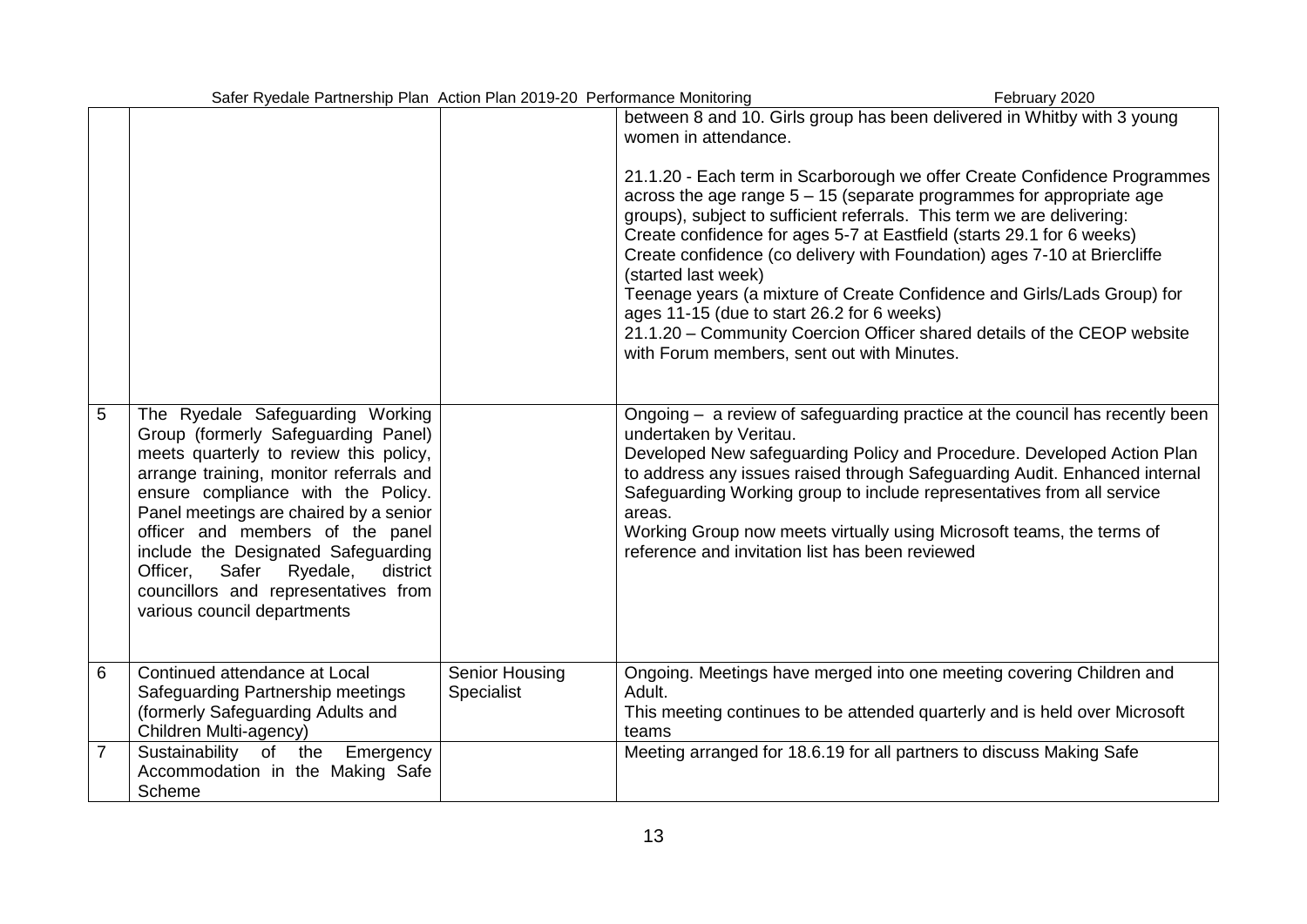| Safer Ryedale Partnership Plan Action Plan 2019-21 Performance Monitoring                                                                                                                               |                              |                                                                                               | February 2021                                                                                                                                                                                                                                                                                                                                                                                                                               |
|---------------------------------------------------------------------------------------------------------------------------------------------------------------------------------------------------------|------------------------------|-----------------------------------------------------------------------------------------------|---------------------------------------------------------------------------------------------------------------------------------------------------------------------------------------------------------------------------------------------------------------------------------------------------------------------------------------------------------------------------------------------------------------------------------------------|
| Foundation to be proactive with the<br>promotion of the Scheme                                                                                                                                          | Senior Housing<br>Specialist | Monday. To complete presentations on.<br>regarding the Scheme and the new Making Safe Scheme. | Leaflets are being redesigned. MS worker attends Magistrates' Court on a<br>Working procedure to be developed across Scarborough and Ryedale                                                                                                                                                                                                                                                                                                |
| <b>Explore</b><br>funding<br>opportunities<br>to<br>provide<br>accommodation<br>for<br>perpetrators of abuse and update all<br>agencies<br>Perpetrator programmes - to provide<br>feedback and outcomes |                              | CCTV.                                                                                         | 1.10 - From 1.10.19, Tammy Bolton will head the Making Safe Scheme. To<br>deliver the Foundation for change (DA perpetrator programme) Referral<br>systems to remain the same. Rob Malcolm to work with the perpetrators.<br>Currently have 6 properties but they will be going to the RAC's scheme, no<br>accommodation for Making Safe, only short-term. Emergency<br>accommodation can be assessed by contacting duty manager or through |
|                                                                                                                                                                                                         |                              | individual.                                                                                   | 21.1.20 - To date there has only been 1 request for emergency<br>accommodation which was declined due to risk factors associated with the<br>Scarborough currently working with 11 perpetrators with a further 5 referrals<br>pending assessment/attempting contact and 2 pending closure.<br>Capacity available on the scheme and for any perpetrators who are working<br>we will look to offer support in an evening where appropriate.   |
|                                                                                                                                                                                                         |                              | high risk nominals                                                                            | Additional perpetrator schemes commissioned through NYCC and PCC<br>Fortnightly Making Safe Meetings have now been reintroduced to discuss                                                                                                                                                                                                                                                                                                  |
|                                                                                                                                                                                                         |                              | Ryedale and RDC attend                                                                        | The scheme has been reviewed and has been rebranded as Positive<br>Choices, meetings for operational staff are now held every fortnight to<br>monitor the performance of the scheme across Scarborough Whitby and                                                                                                                                                                                                                           |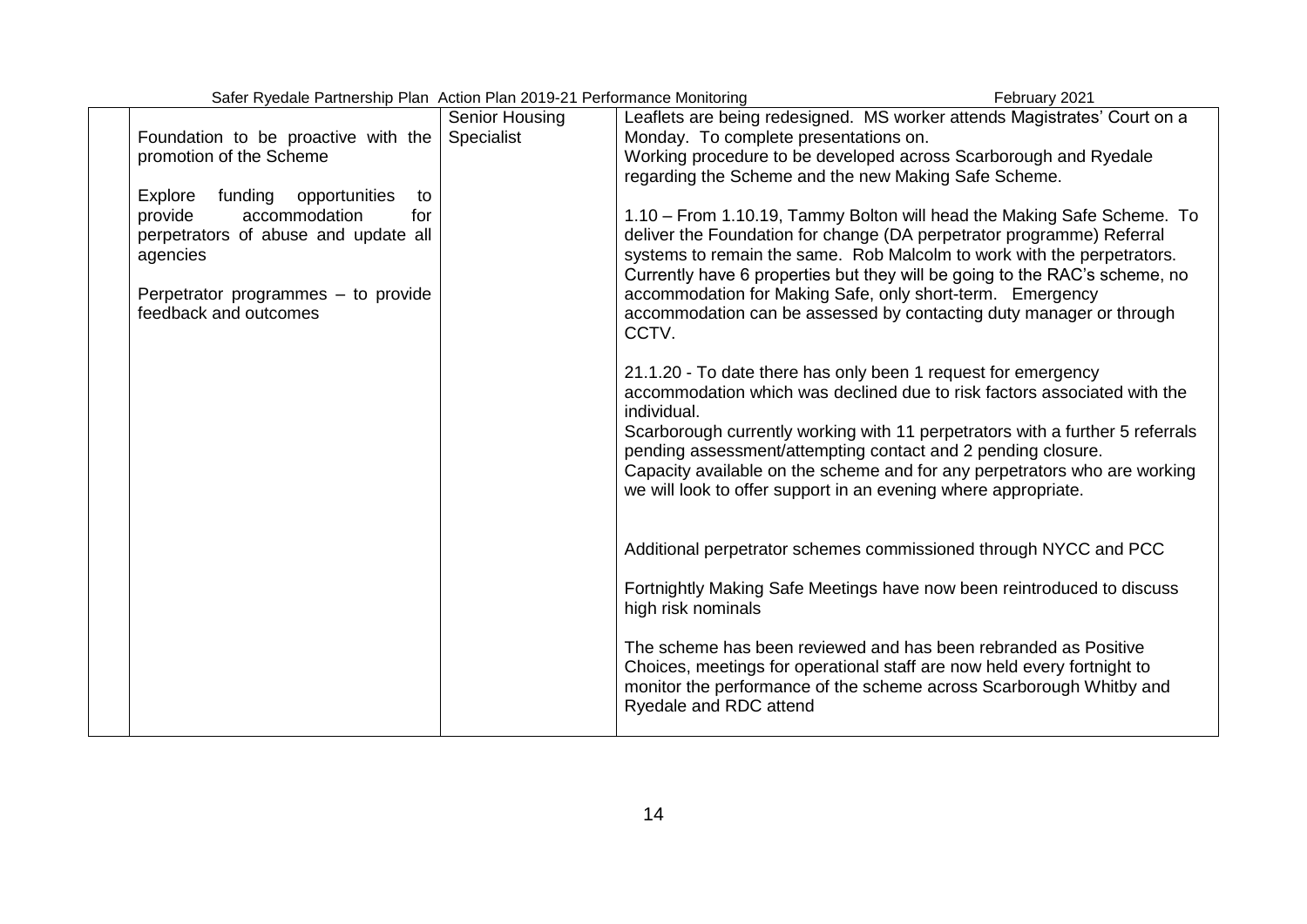|    | Safer Ryedale Partnership Plan Action Plan 2019-20 Performance Monitoring<br>February 2020                                                                                                                           |                                                                                          |                                                                                                                                                                                                                                                                                                                                                                                                                                                                                                                                                                                                                                                                                               |
|----|----------------------------------------------------------------------------------------------------------------------------------------------------------------------------------------------------------------------|------------------------------------------------------------------------------------------|-----------------------------------------------------------------------------------------------------------------------------------------------------------------------------------------------------------------------------------------------------------------------------------------------------------------------------------------------------------------------------------------------------------------------------------------------------------------------------------------------------------------------------------------------------------------------------------------------------------------------------------------------------------------------------------------------|
| 8  | Continued attendance at and referrals<br>to Multi Agency Risk Assessment<br>Conferences (MARAC) for high risk<br>victims of domestic abuse.                                                                          | <b>Senior Housing</b><br>Specialist                                                      | Maracs attended every 2 weeks by Housing staff. A review of the process<br>following a Domestic Homicide has taken place. Maracs to move to twice<br>weekly.<br>Maracs still usually held every fortnight as of Feb 2021 following feedback<br>from agencies, these are held by conference call and a representative from<br>RDC housing attends all Ryedale cases and feeds in if appropriate with<br>consent of the chair to the Ryedale maps meeting                                                                                                                                                                                                                                       |
|    |                                                                                                                                                                                                                      |                                                                                          | There is also attendance at a police led meeting every 2 weeks to discuss<br>high risk domestic abuse cases across Scarborough Whitby and Ryedale                                                                                                                                                                                                                                                                                                                                                                                                                                                                                                                                             |
| 9  | Work<br>partnership<br>deliver<br>in<br>to<br>Scarborough/Ryedale's<br>Domestic<br>abuse strategy                                                                                                                    | Senior Housing<br>Specialist                                                             | Attendance at Scarborough Whitby and Ryedale Domestic Abuse Forum and<br>active role taken in any relevant tasks.<br>Hosted Domestic violence awareness session in 2019 for staff and partner<br>agencies<br>Continue to perform active role in the forum<br>A Regional Domestic Abuse Housing Forum has also recently started up Dec<br>2020 for local authorities and housing associations and RDC provide a rep                                                                                                                                                                                                                                                                            |
| 10 | Maintain Multi Agency Partnership<br>Working<br>Engage with our hard to reach<br>communities e.g. Polish Community,<br>Travellers, LGBT, MESMAC, Muslim<br>community and support staff within the<br>local hospitals | Community<br>cohesion officer,<br>DAC. Places of<br>work, GP surgeries,<br>churches, CAB | Tony Quinn, Cohesion Officer, - Eastern European Community - no easy<br>way to ID them. Look at ways to engage with marginalised communities<br>Victim Support leaflets now available in different languages, on the VS<br>website. Safe Lives website also has information.<br>1,10 - Have made contact with the Food factory at Malton & all the<br>Romanian workers.<br>The welcome to North Yorkshire welcome pack now includes Romanian -<br>link has been sent to DAF.<br>If Europeans want to remain in the UK there is a EU Registration Scheme<br>there is a website translating into different languages, to be circulated. The<br>Registrar's office on Burniston Road can assist. |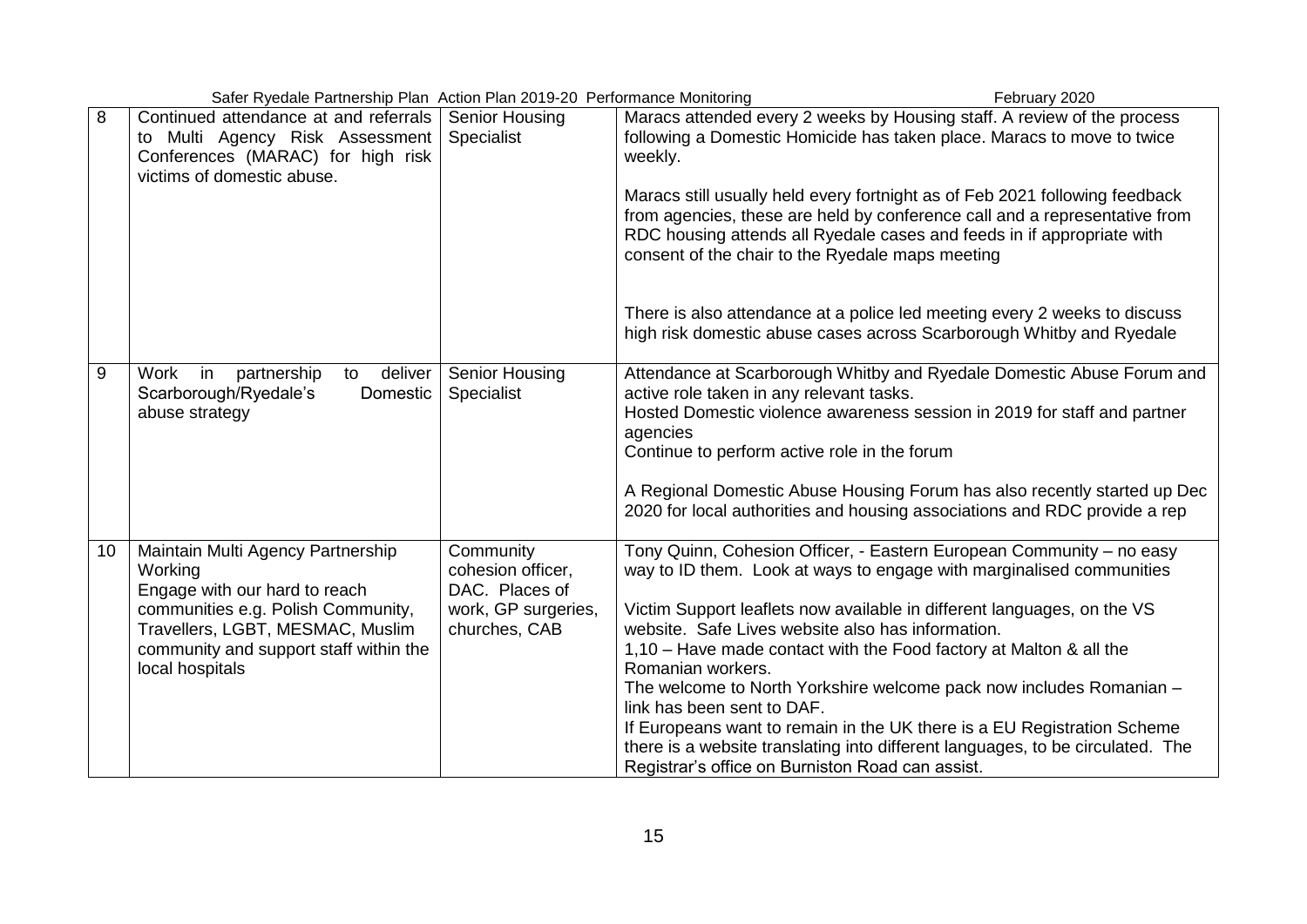| Safer Ryedale Partnership Plan Action Plan 2019-21 Performance Monitoring |                                                                                                                                                      |                              | February 2021                                                                                                                                                                                                                                                                                                                                                                                                                                                                                                                                         |  |
|---------------------------------------------------------------------------|------------------------------------------------------------------------------------------------------------------------------------------------------|------------------------------|-------------------------------------------------------------------------------------------------------------------------------------------------------------------------------------------------------------------------------------------------------------------------------------------------------------------------------------------------------------------------------------------------------------------------------------------------------------------------------------------------------------------------------------------------------|--|
|                                                                           |                                                                                                                                                      |                              | Currently trying to get funding from Police, health, SBC etc. For half a day a<br>week to link in with DV services etc. the help desk will be able to speak<br>different languages and signpost to the relevant service.<br>21.1.20 - Tony Quinn reports that he is engaging with the Muslim community,<br>attended mosque etc.<br>In partnership with Scarborough funding the POMOC scheme to improve<br>access to services for EU citizens and publicise and increase numbers<br>applying for the EU settlement scheme. Operational from April 2020 |  |
| .11                                                                       | Continue to raise awareness of Hate<br>and Mate crime with those living and<br>working in the community through the<br>delivery of briefing sessions | Senior Housing<br>Specialist | Ensure that this is included in all safeguarding training to staff and partner<br>agencies                                                                                                                                                                                                                                                                                                                                                                                                                                                            |  |

# **Stalking and Harassment: Partners**

|                | <b>Action</b>                                                                                                       | Who         | <b>Progress Update</b>                                                                                                                                                                                                                                                                                                                                                              |
|----------------|---------------------------------------------------------------------------------------------------------------------|-------------|-------------------------------------------------------------------------------------------------------------------------------------------------------------------------------------------------------------------------------------------------------------------------------------------------------------------------------------------------------------------------------------|
|                | The domestic abuse forum have an<br>action to work on raising awareness                                             | KR          | Covered under objective Action 3 above<br>Anti-stalking awareness session took place on 26 <sup>th</sup> June 2019 in<br>Scarborough as part of Safeguarding Week 2019<br>There are now Stalking and Harrassment meetings held every month looking<br>at high risk cases across Scarborough Whitby and Ryedale – a rep from RDC<br>housing attends whenever there is a Ryedale case |
| $\overline{2}$ | Instances of stalking and harassment<br>to be brought up on MAPS meetings<br>for discussion and sharing information | All parties | Ongoing All cases of stalking and harassment that are reported are<br>discussed at the Police daily Management meetings                                                                                                                                                                                                                                                             |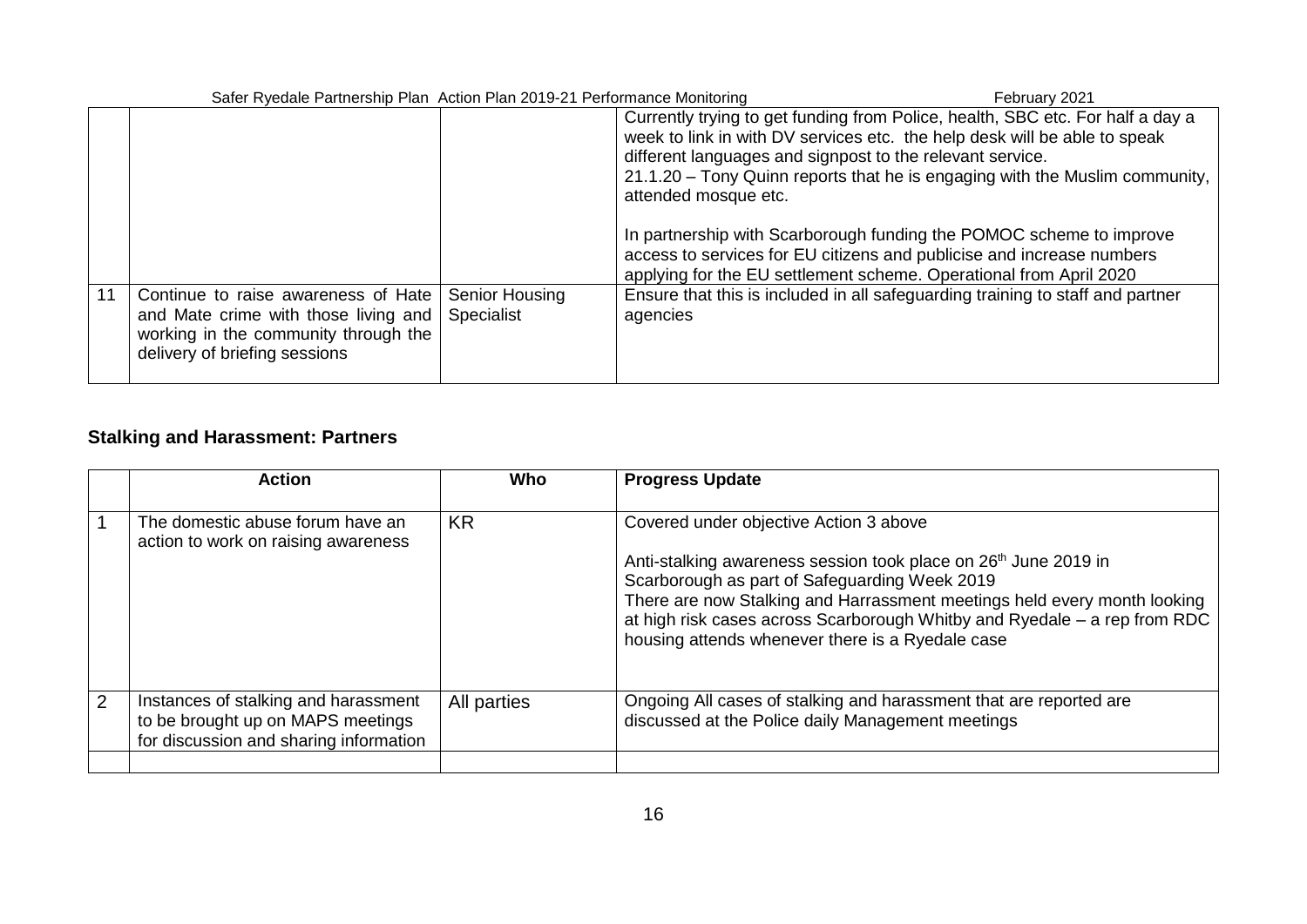# **Road Traffic Collisions: LEAD Stuart Hopkins NYFRS**

|                | <b>Action</b>                                                                                                                                                                                                                                                   | Who                                  | <b>Progress Update</b>                                                                                              |
|----------------|-----------------------------------------------------------------------------------------------------------------------------------------------------------------------------------------------------------------------------------------------------------------|--------------------------------------|---------------------------------------------------------------------------------------------------------------------|
|                | Motorcycle Campaign                                                                                                                                                                                                                                             | <b>Safer Roads Steering</b><br>Group | Bike Safety campaigns will hopefully resume in 2021, depending on<br>Coronavirus restrictions                       |
| 2              | Older Drivers (Cars) Campaign                                                                                                                                                                                                                                   | <b>Safer Roads Steering</b><br>Group | Vulnerable Road Users Campaign Sept 2021                                                                            |
| 3              | Young Road User Campaign                                                                                                                                                                                                                                        | <b>Safer Roads Steering</b><br>Group |                                                                                                                     |
| 4              | Deployment of Data Loggers and Matrix Signs<br>As & when requested via Speed Management<br>Protocol and reported quarterly to the group.                                                                                                                        | <b>SMP Team</b>                      | Data logger deployment can still go ahead, having been risk assessed                                                |
| 6              | Occupational Road Risk/Users                                                                                                                                                                                                                                    | Safer Roads Steering<br>Group        | Drink/Drive Campaign will operate throughout December 2020, with police<br>units being allocated to specific areas. |
| $\overline{7}$ | <b>Enforcement Activity</b><br>Policing the Roads through casualty reduction<br>and reducing criminal use - in recognition of the<br>significant human impact caused by road traffic<br>collisions and the potential threat posed by<br>serious organised crime | <b>NYP</b>                           |                                                                                                                     |
| 8              | Community Events to be programmed in,<br>geographically and thematically. For example<br>Seat belt monitoring<br>Mobile phone usage<br><b>Cycling Safety Education</b>                                                                                          | NYF&R<br>RDC, NHW                    | National Roads Partnership Calendar 2021-2022 has been complied<br>detailing a month by month list of campaigns.    |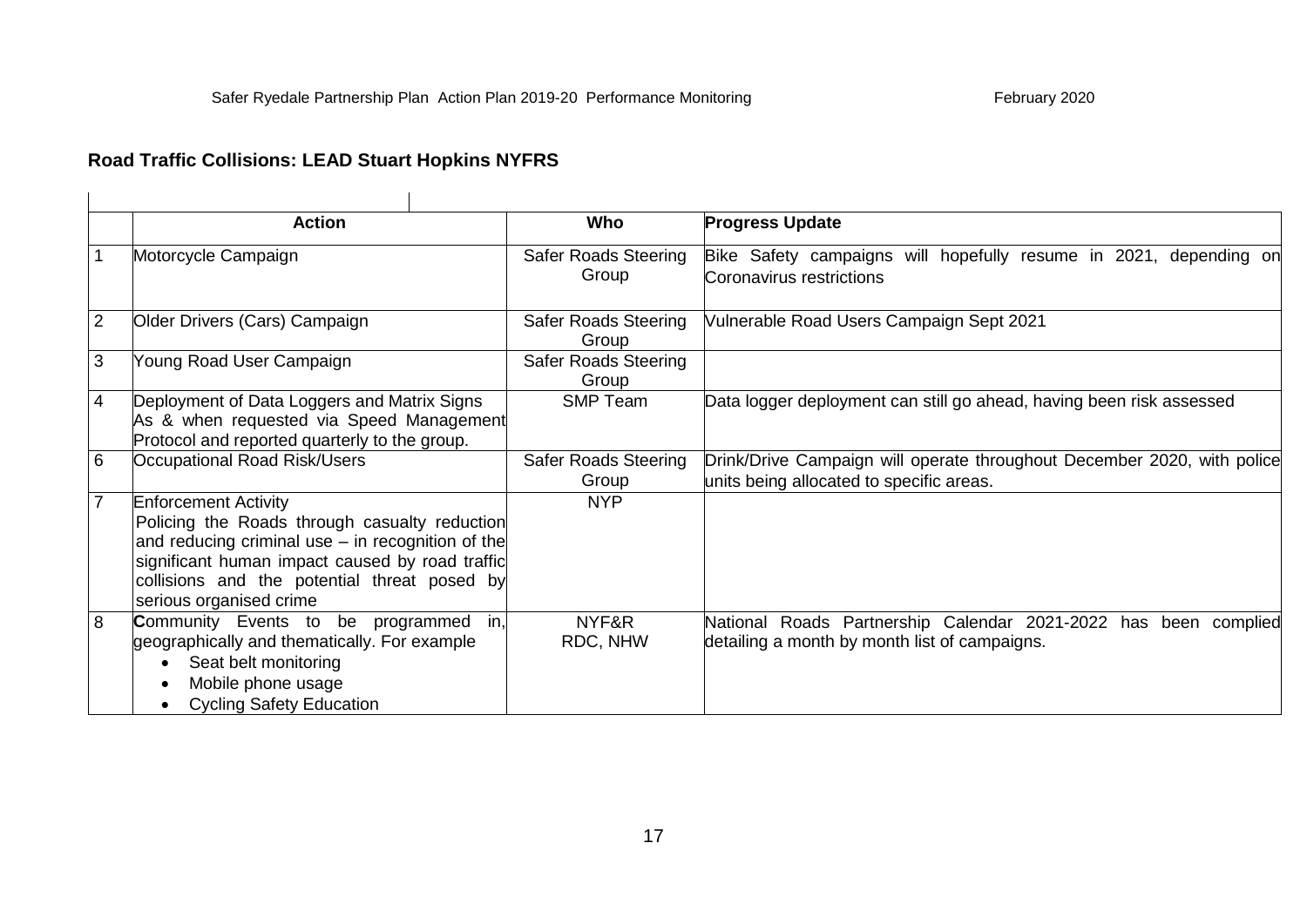### Safer Ryedale Partnership Plan Action Plan 2019-21 Performance Monitoring February 2021 **Border Vulnerabilities and Cross Border Crime: LEAD Inspector Martin Dennison NYP**

Aim: To reduce incidents of cross border crime and deprive criminals the use of road networks

|   | <b>Action</b>                                                                                                                                                                                                                   | Who                           | <b>Progress Update</b>                                                                                                                                                                                                                                                                                                                                                              |
|---|---------------------------------------------------------------------------------------------------------------------------------------------------------------------------------------------------------------------------------|-------------------------------|-------------------------------------------------------------------------------------------------------------------------------------------------------------------------------------------------------------------------------------------------------------------------------------------------------------------------------------------------------------------------------------|
|   | Work collaboratively to disrupt cross<br>activity by<br>border<br>analysing<br>intelligence gathered through the<br>partnership and undertaking a<br>decision making process to develop<br>appropriate partnership action plan. | <b>NYP SNA</b>                | Ryedale SNA team have worked in developing and supporting the Rural<br>Mobile Watch Ryedale are and have worked on joint patrols aimed at tackling<br>both rural acquisitive and wildlife crime. One Safer Neighbourhood Officer is<br>tasked solely with tackling acquisitive and drugs based crime within the<br>Ryedale area and coordinating multi-agency resources in patrols. |
| 2 | partnership<br>meetings<br>Use<br>and<br>proactively<br>activity to<br>gather<br>intelligence and fill gaps.                                                                                                                    | <b>NYP SNA</b>                | Intelligence and information relevant to the tackling of cross border and<br>acquisitive crime is gathered in MAPS meetings and engagements with<br>professional multi-agency partners. In addition to this we have positively<br>engaged with third sector partners including rural and mobile rural watch<br>volunteers.                                                          |
| 3 | enforcement<br>action,<br>Implement<br>including<br>premises<br>warrants,<br>closures,<br>disruption<br>and<br>0f<br>"cuckooing".                                                                                               | <b>NYP SNA</b>                | Warrants have been executed throughout the District in Malton, Norton and<br>Pickering in the aim of detecting and disrupting cross border drug supply                                                                                                                                                                                                                              |
| 4 | To support North Yorkshire Police<br>"Border Vulnerabilities Tactical plan"                                                                                                                                                     | <b>NYP SNA</b><br>All parties | RDC are signatories to the local NYP Cross Border Policing plan. NYP and<br>partners have also worked in support of local Rural Watch Volunteer schemes<br>whereby volunteers conduct early morning patrols with officers and staff of<br>rural crime hotspots                                                                                                                      |